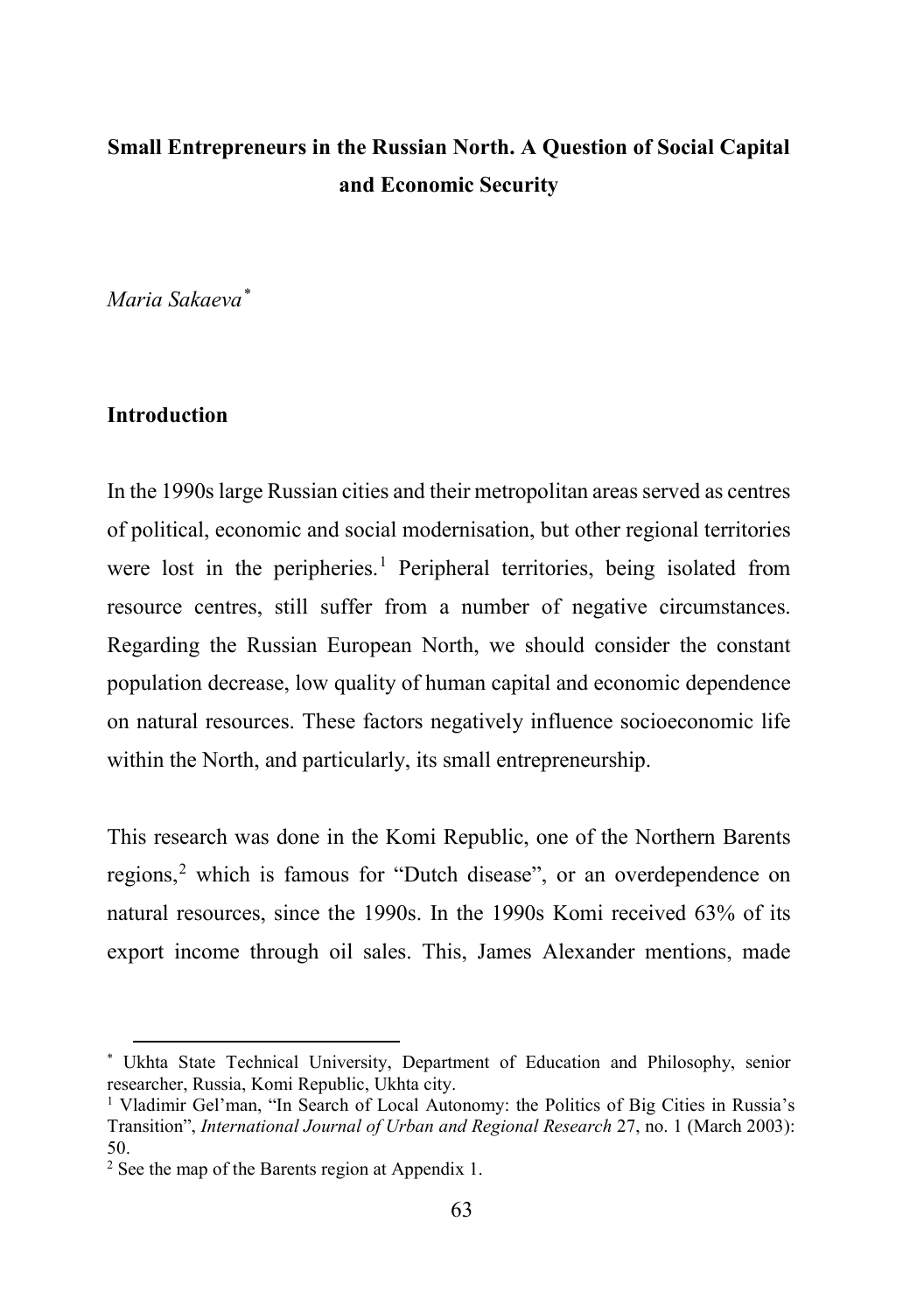"Komi particularly vulnerable to the international markets".[3](#page-1-0) While economists argue about the threat to small firms' well-being in economies with great reliance on its natural resources, nowadays the regional government proclaims the increase in natural resources extraction as the way to overcome the economic crisis.

Infrastructure difficulties and undeveloped transport connections also threaten the growth of entrepreneurship in the Komi Republic. Small and midsize entrepreneurship is mostly concentrated in urban areas of the region (about 80%). Trade, retail and real estate are the most attractive sectors for small entrepreneurs in the Komi Republic.<sup>[4](#page-1-1)</sup> The region is becoming depopulated: by 2000 the population was down to one million, and by 2013 was inhabited by less than 880 thousand persons. According to the Russian Federal State Statistics Service, by 2030 the Komi Republic will become one of the least populated regions in Russia, along with a few others in the North and in Siberia.<sup>[5](#page-1-2)</sup>

The mentioned circumstances increase the vulnerability of small entrepreneurship and private property in the Russian Northern regions, while property rights generally used to be insecure in Russia since the 1990s.<sup>[6](#page-1-3)</sup> While

<span id="page-1-0"></span><sup>3</sup> James Alexander, "Komi and the Centre: Developing Federalism in an Era of Socioeconomic Crisis," in *Unity or Separation. Centre-Periphery Relations in the Former Soviet Union,* ed. by Daniel Kepton and Terry Clark (Westport&Connecticut&London: PRAEGER, 2002), 66.

<span id="page-1-1"></span><sup>4</sup> Vladimir Abrashkin, "Komi Republic: Preventing the Paradox of Plenty through Effective Natural Resource Management", thesis, (State University of New York, Empire State College,

<span id="page-1-2"></span><sup>2015).&</sup>lt;br><sup>5</sup> Indicators of population. Federal State Statistical Service. URL: [http://www.gks.ru/wps/wcm/connect/rosstat\\_main/rosstat/en/figures/population/](http://www.gks.ru/wps/wcm/connect/rosstat_main/rosstat/en/figures/population/) 6 Vadim Volkov, *Violent Entrepreneurship. The Use of Force in the Making of Russian* 

<span id="page-1-3"></span>*Capitalism* (New York: Cornell University Press, 2002); Stanislav Markus, *Property,*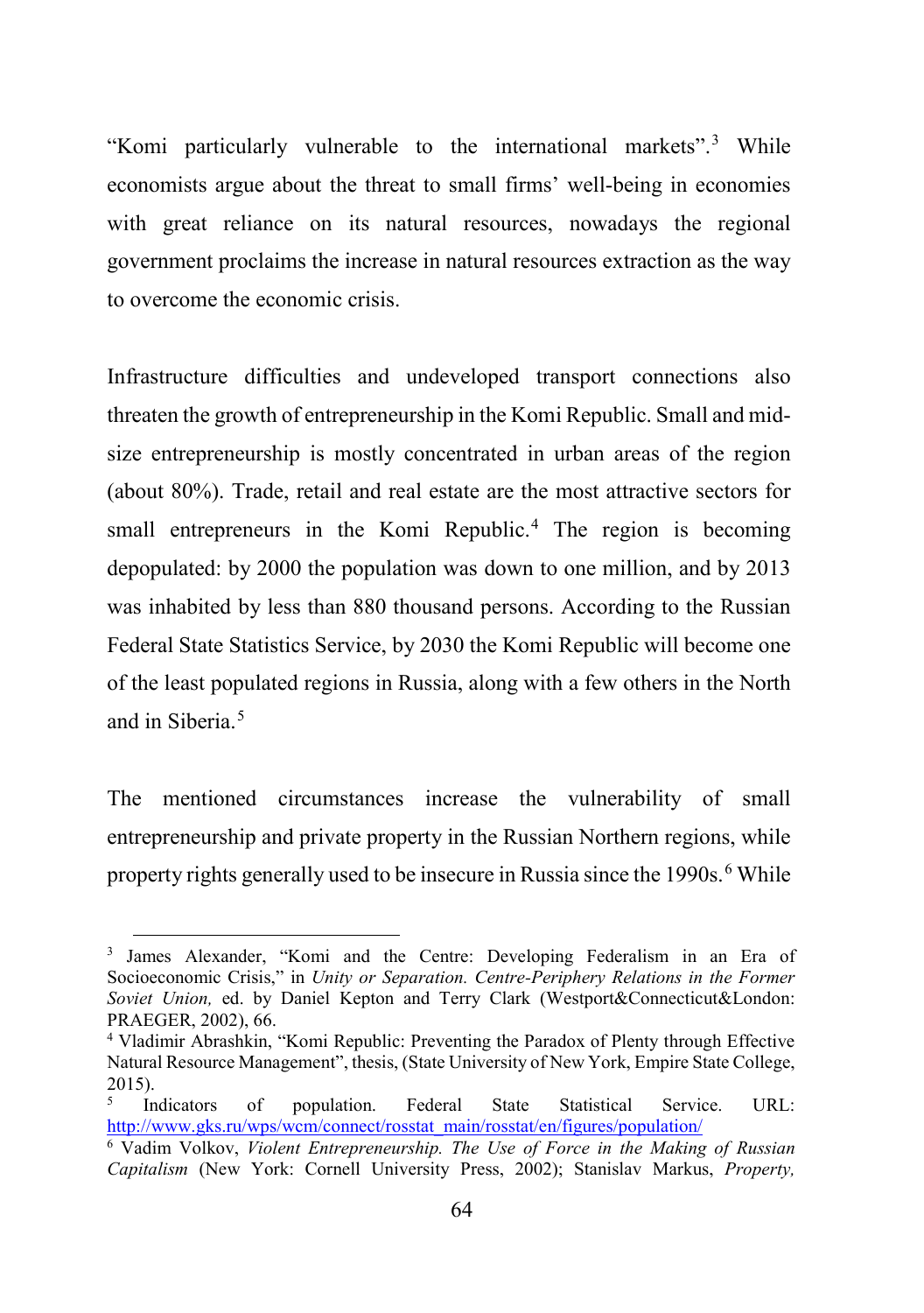the vast majority of the literature on private business in the former Soviet Union focuses on elites and large business, where sources of capital were often found through personal connections and corruption,<sup>[7](#page-2-0)</sup> few scholars have argued about the importance of social networks for small and mid-size firms in dealing with unstable institutions and corrupt bureaucrats. $8$ 

In the specific northern region of Russia, I observed how small and mid-size entrepreneurs survive in a risky environment, how they use social capital and personal connections to state officials to develop their operations. Where social capital within a market is the focus, it could be regarded as a security factor. Entrepreneurship in developing economies is especially characterised by uncertainty, and a number of risks and threats produced by the state and private actors. From the human security perspective, which also includes economic security, social capital strengthens economic obligations and social expectations. As mentioned, if formal institutions are weak and state agents corrupt, market actors have to cope using different strategies for their security. My research focused on the implementation of social capital as carried out by

*Predation and Protection: Piranha Capitalism in Russia and Ukraine* (Cambridge: Cambridge University Press, 2015).<br><sup>7</sup> Oxana Green, *Entrepreneurship in Russia: Western Ideas in Russian Translation* 

<span id="page-2-0"></span><sup>(</sup>Gothenburg: University of Gothenburg, 2009); Alena Ledeneva, *How Russia Really Works. The Informal Practices That Shaped Post-Soviet Politics and Business* (New York: Cornell University Press, 2006).

<span id="page-2-1"></span><sup>8</sup> Anton Oleinik, *Market as a Weapon. The Socio-Economic Machinery of Dominance in Russia* (London&New York: Routledge, 2011); William Miller, Äse B. Grodeland, Tatyana Y. Koshechkina, A Culture Of Corruption? Coping with Government in Post-communist Europe (Budapest: CEU Press, 2001); Maria Sakaeva, "Businessmen in Legislative Regional Bodies: Status as Protection and Preference" [Bisnesmeny v regional'nih parlamentah: status kak zachita i preferencia], *Sociological Studies* 4 (2016): 142-146; Maria Sakaeva, "Parliament as a "Window of Opportunities": the Research of how Entrepreneurs with Deputy Status Achieve their Economic Interests" [Parlament kak okno vozmoznostey: issledovanie povedenia predprinimateley s deputatskim mandatom], *Economic Sociology* 13, no. 3 (2012): 96-122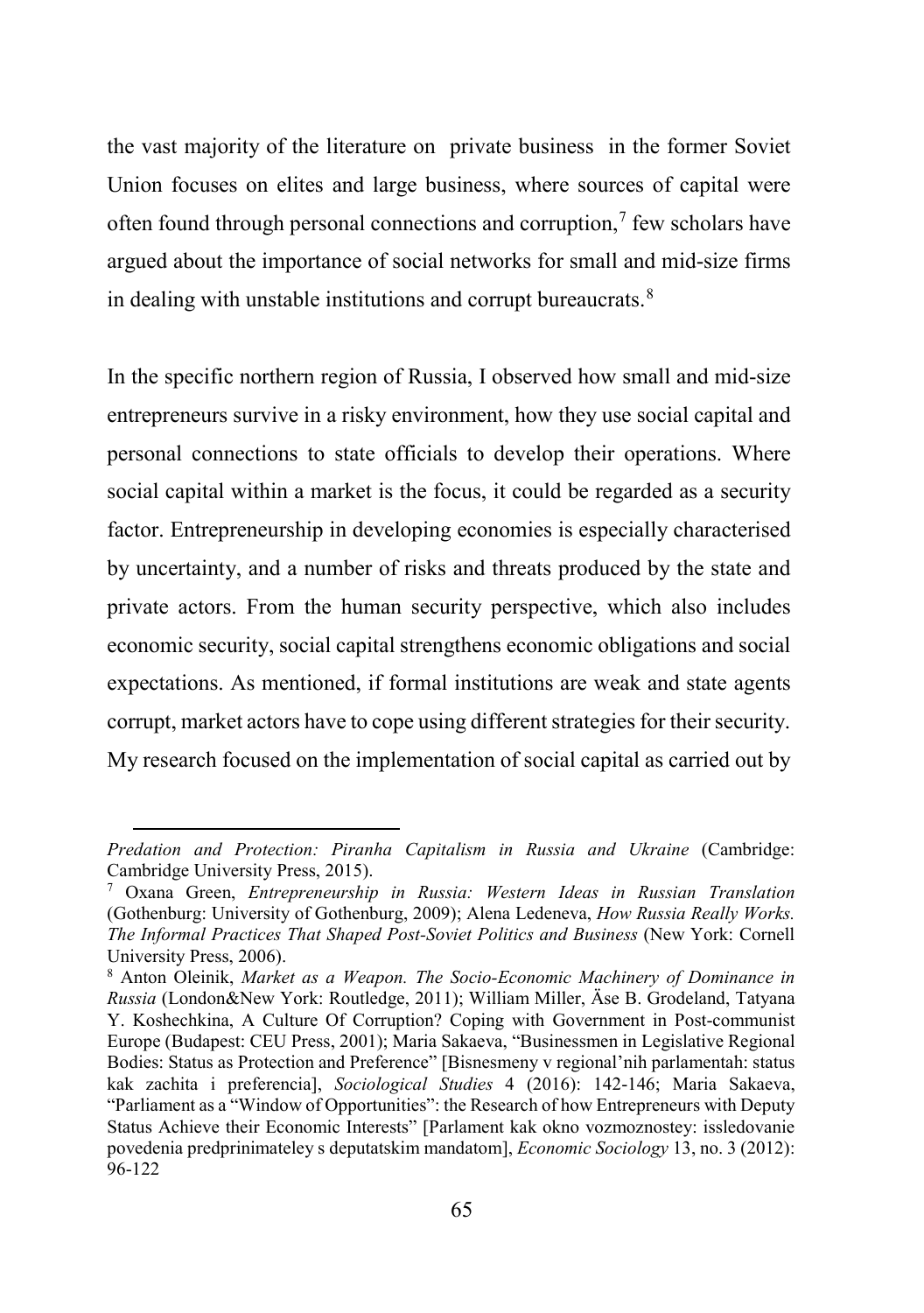specific entrepreneurs. I define them as specific because they occupy the positions of elected officials at regional and local legislations. Hence, they have an official political affiliation and a double identity – business and political. It should be mentioned, that political affiliation divides into official and shadow. Official political affiliation requires a political status - a position of elected officials, for instance.

The focus on persons requires attention to the concept of human security, defined quite broadly as the security of livelihood (food, energy, environmental needs and economic security). While in developing market economies, small and mid-size entrepreneurs provide for a great amount of the human needs of everyday life (food, clothing, services, etc.), the issue of business security lies within the broader agenda of human security. As phenomena emerging from and for the sake of social relations, social capital and human security appear to be neither only an individual, nor just a collective property, but both. In this paper I argue that the trust networks and personal connections to state agents<sup>[9](#page-3-0)</sup> and politicians provide the specific entrepreneurs with opportunities to minimise or avoid risks for their firms and property, and hence to protect their ownership and business activities.

I will first provide a brief description of the institutional design of subnational governance in Russia. I will then discuss theories that concern the institutional dimension of property rights and informality in business. Investigation of informality and trust networks requires first a description of the theories of social capital appropriated for my research topic, and then, an

<span id="page-3-0"></span><sup>9</sup> I follow Stanislav Markus, who defines state agents as state authorities, bureaucrats, state employees. For more see: Stanislav Markus *Property, Predation,* 57-58, 89, 113.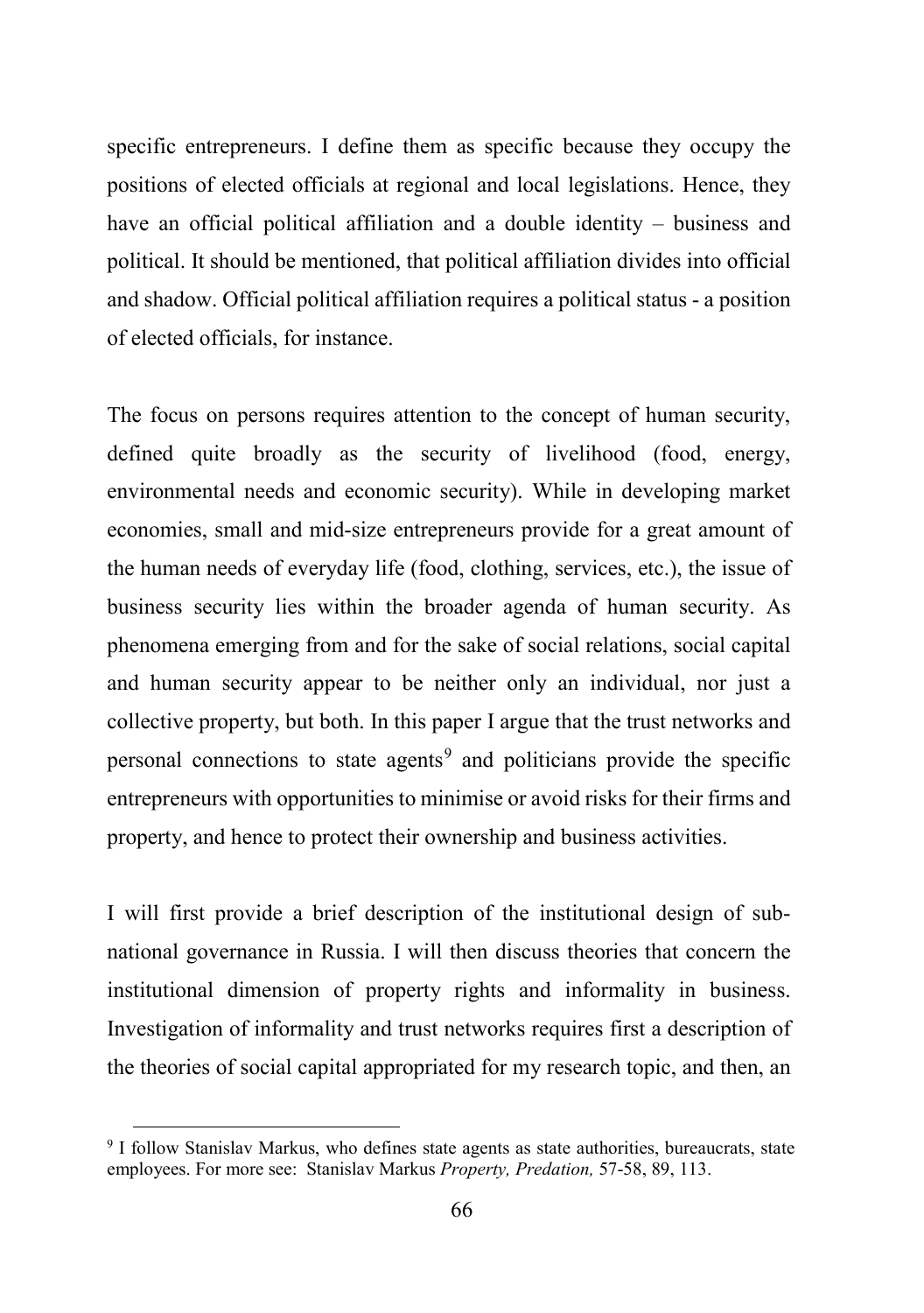account of my data collection and research methods. I present some of the resources and opportunities available to entrepreneurs with a "double identity" resulting from their special relations to state agencies and politicians. Finally, I observe how social capital works in the "shadow sphere": generally, the different practices of informal entrepreneurial behaviour, and why and under what circumstances small and mid-size entrepreneurs with a double identity practice informal relations.

#### **The Institutional Design of Sub-National Russian Governance**

In 2003 president Vladimir Putin fundamentally changed the design of subnational governance – both at regional and local levels. Changes in the functioning of Russian regional government included the replacement of popular elections for regional governors (*gubernatory*) by appointments. The popular election of regional assemblies was not ended: members of legislative branches are still elected by the citizens of the Russian regions. The federal reforms also implemented the division of the Russian Federation into seven federal okrugs. Each okrug includes about [10](#page-4-0) regions.<sup>10</sup>

The institutional framework of local governance was also seriously modified. With the 2003 municipal reform there are three main tiers of local government: settlements (*poseleniya*), municipal counties (*municipal'nyye rayony*) and urban districts (*gorodskiye okruga*). The second tier is the municipal county (MR) which covers larger territories and comprises groups

l

<span id="page-4-0"></span> $10$  North-West Federal okrug includes the city of Saint-Petersburg and 10 regions, including all territories of the Russian Barents region: Komi Republic, Karelia Republic, Novgorod, Pskov, Vologda, Arkhangelsk, Kaliningrad, Murmansk and Leningrad regions, Nenets autonomous district (See Appendix 1).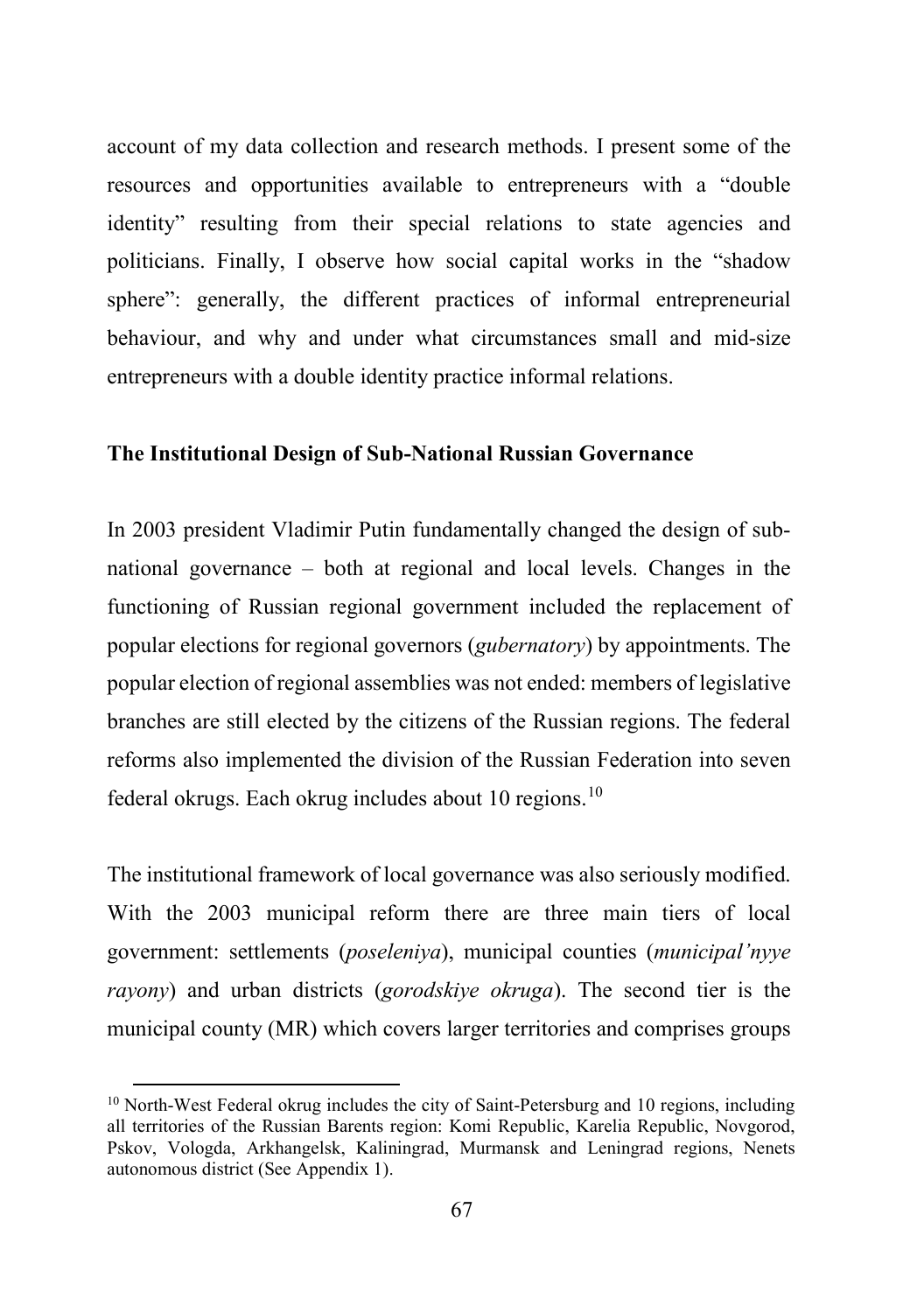of settlements. The third is the city district (*gorodskoy okrug, GO*).<sup>[11](#page-5-0)</sup> City districts and municipal counties are governed by elected bodies, which in the case of cities are defined as "city soviets". City soviets are not been precisely legislative bodies, because they are not allowed to produce laws or other legislative initiatives.

Contrary to the restriction on the election of regional governors, the 2003 law provided the procedures for election and appointment of the chief executive figure at the municipal, county and city district levels. There are two executive officials – a mayor (the political face of the locality) and a head of administration (city manager).<sup>[12](#page-5-1)</sup> City managers were elected by the members of city soviets from among themselves. Mayors continued to be popularly elected, as in the 1990s. However, in 2014 the Federal Parliament (State Duma) passed the next law limiting popular elections in Russia. Accordingly, the implementation of, or restriction on the popular election of mayors was left to the choice of regional governors. By 2015 all Russian regions had implemented the restriction on the popular election of mayors. Moreover, some regions had restricted mayors' elections even before the decision of State Duma. Nowadays, a mayor and a city manager both are de jure elected (de facto appointed) by the members of the city soviets from among themselves.

<span id="page-5-0"></span><sup>&</sup>lt;sup>11</sup> Tomila Lankina, "Local Government", in Routledge Handbook of Russian Politics and Society, ed. Graeme Gill, James Young (London&New York: Routledge, 2012), 165.

<span id="page-5-1"></span><sup>12</sup> Darrell Slider, "Governors versus Mayors: The Regional Dimension of Russian Local Government", in *Local Government in Russia,* ed. Alfred B. Evans Jr., Vladimir Gel'man (Oxford: Rowman&Littlefield Publishers, 2004), 145-146.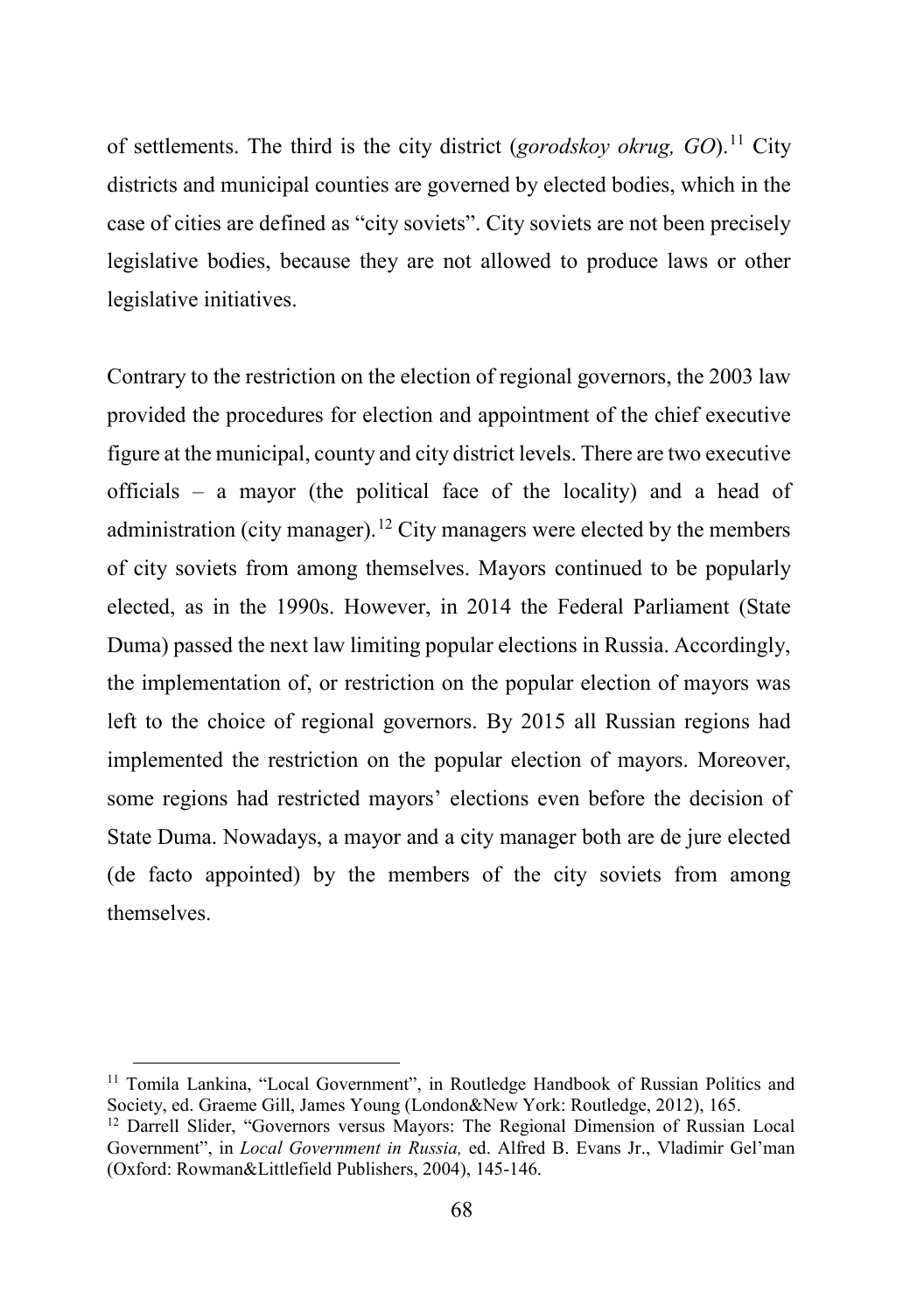Putin's reforms of government have undercut democracy and the powers of regional and local authorities. However, changes in institutional design have not decreased the movement of businesspeople to elected political bodies. Contrary to the restrictions on business activity for the members of Russian Federal Parliament, business activity is allowed for members of regional parliaments and city soviets, both for full-time and part-time members. The proportion of full-time lawmakers in Russian regions and local communities has decreased: since the beginning of the 2010s, regional and local governors have eliminated their portion. For example, in 2012 the regional parliament of the Komi Republic passed a law by which the number of full-time parliament members should be no less than 30%, contrary to the previous 50%. Not surprisingly, it caused the significant presence of businesspeople in Russian regional parliaments. As I will show below, in case of North-West federal okrug the average amount of parliament members elected from different businesses is about 50 %, with the highest proportion in Arkhangelsk region – 60  $\%$ , and the least amount in Nenets autonomous district – 36  $\%$ (see Appendix 2).

The highest portion of full-time members in city soviets have been fixed at 10% by the Russian federal law on local government. Full-time members are paid a fixed salary and required to be regularly involved in legislative activities and, most importantly, they have a higher level of responsibility. Cuts in the number of full-time parliament members means that the rest of the parliament or city soviet seats (that is, unpaid positions) can be occupied – primarily – by businesspeople.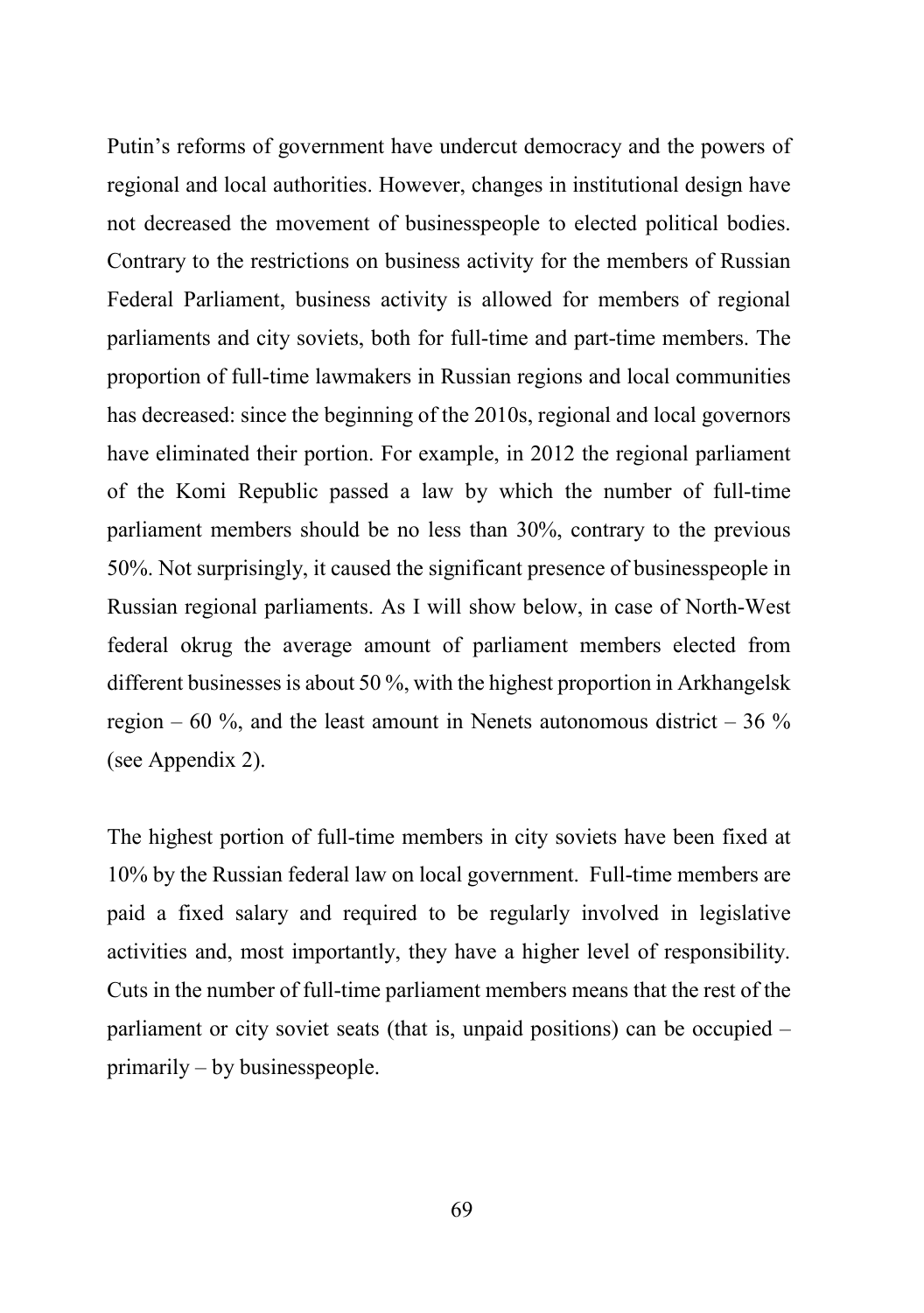### **Theoretical Framework**

 $\overline{\phantom{a}}$ 

According to economic theory, property rights are one of the basic economic institutions for reducing costs, risks and uncertainty. Armen Alchian and Harold Demsetz note that despite a strong property rights' agenda in the social sciences, many questions have still not been investigated. Particularly, the social conditions necessary for property rights to function, and their changes in time and space.<sup>[13](#page-7-0)</sup> Neoclassical economic theory concerns the gap between ideal types of property rights and reality. According to new institutional theory, property rights play the most important role in business security and economic growth. My research is about relations between business owners and a range of different actors (state officials, market players and politicians), which is why property rights are understood as a field of interaction between economic and state representatives, between individuals, groups and other actors.[14](#page-7-1)

Douglass North and Barry Weingast point to the main dilemma of the economic politics – protection and grabbing. The state is strong enough for both strategies.<sup>[15](#page-7-2)</sup> A grabbing state is a serious danger for owners, when state agents (mainly bureaucrats) have the freedom to violate laws.<sup>[16](#page-7-3)</sup> Stanislav Markus points out that the predominant state-centric concepts in the debate

<sup>13</sup> Armen Alchian and Harold Demsetz, "The Property Right Paradigm," *The Journal of Economic History* 33, no 1 (March 1973): 18.

<span id="page-7-1"></span><span id="page-7-0"></span><sup>14</sup> Douglass C. North, "Institutions and Credible Commitment," *Journal of Institutional and Theoretical Economics (JITE)* 149, no. 1 (March 1993): 11-23.

<span id="page-7-2"></span><sup>15</sup> Douglass C. North, John J. Wallis, and Barry R. Weingast, *Violence and Social Orders: A Conceptual Framework for Interpreting Recorded Human History* (Cambridge: Cambridge University Press, 2009).

<span id="page-7-3"></span><sup>16</sup> Joel S Hellman, Geraint Jones and Daniel Kaufmann, "Seize the State, Seize the Day: State Capture and Influence in Transition Economies", *Journal of Comparative Economics* 31, no. 4 (December 2003): 754.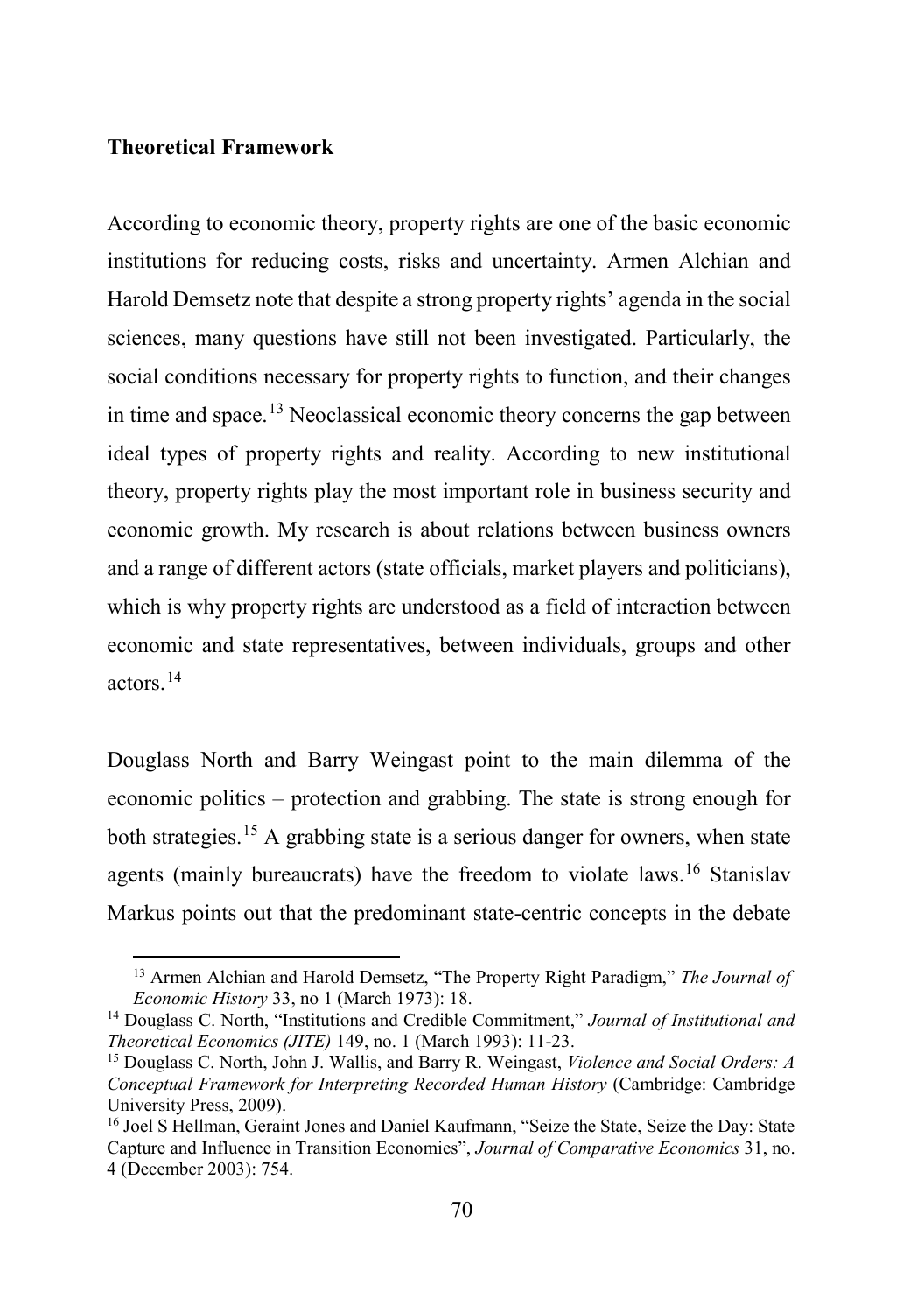about property rights and private entrepreneurship in developing market economies underestimate bottom-up initiatives by the potential victims of property rights violations. He suggests paying more attention to local practices rather than to institutional design and central policy initiatives.[17](#page-8-0) In my research on specific entrepreneurs, I take Markus' work as my point of departure, following his idea that bottom-up activities favouring business protection require more attention. I address the capability of small market players to decrease their vulnerability. They seek alternatives through formal political positions, that is, membership in legislative bodies. However, my research differs from Markus' design, because its focus on small market players instead of large firms, like the ones he investigated in Russia and Ukraine.

According to new institutional economists, property rights are shaped by institution-building. Douglass North defines institutions as the rules of the game, which limit the freedom of individual choice.<sup>[18](#page-8-1)</sup> They focus on how institutions prevent individuals' illegal behaviour. New institutionalism proves the crucial role of the state in the protection of property rights. According to the theory, state intervention in the economy should be limited. As Thriann Eggertsson argues, within the property field a correspondence is required between social norms and formal rules.[19](#page-8-2)

The idea of the dependency of market development on social relations is not new. In the 1970s, Mark Granovetter considered the importance of personal

l

<span id="page-8-0"></span><sup>17</sup> Markus, *Property, Predation,* 44-45*.*

<span id="page-8-1"></span><sup>18</sup> North, *Institutions and Credible Commitment*, 12.

<span id="page-8-2"></span><sup>19</sup> Eggertsson, *Economic Behavior and Institutions,* 101-102*.*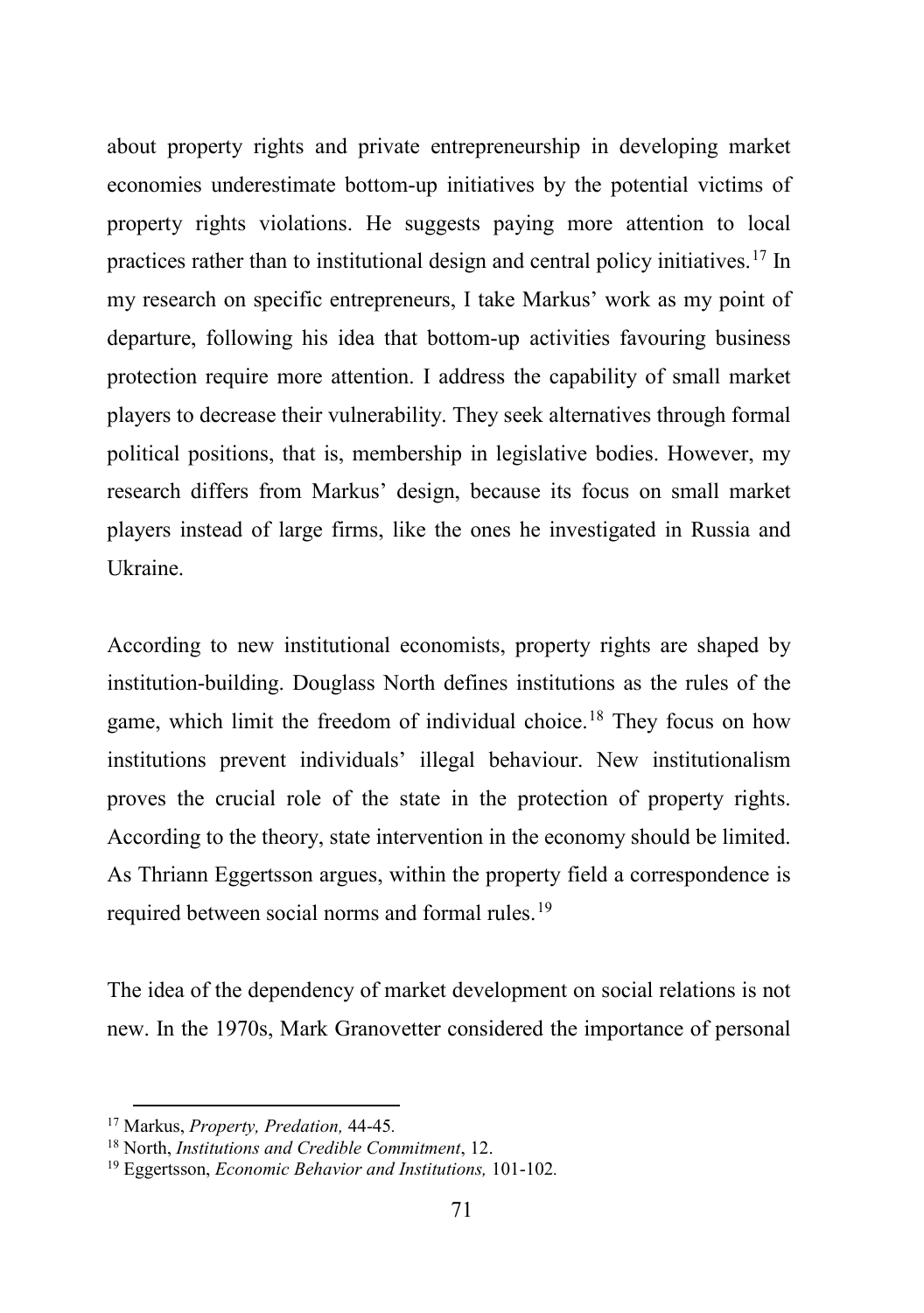trust and social relations for markets and private business.<sup>[20](#page-9-0)</sup> He emphasised the productive influence of social connections on the market process. Social capital can be implemented productively within markets, social networks promote cooperation and solidarity for intra-firm and inter-firm relations.

In the 1990s, the euphoria towards the positive influence of social capital on society was disproved by studies of developing states and transition economies, including Latin America and the former Soviet Union. Supporting the idea that the lack of social trust weakens contracts and agreements, authors showed that social capital and personal trust can be fertile soil for corruption,<sup>[21](#page-9-1)</sup> for shadow trade, drugs and weapons trafficking.<sup>[22](#page-9-2)</sup> Contrary, Apostolis Papakostas in his book "Civilizing the Public Sphere: Distrust, Trust and Corruption" attacks not only the normative view of social capital and personal trust, but also challenges cultural studies of corruption and informality.[23](#page-9-3)

Theories of social capital develop the sociocultural dimension within market studies that are closely connected with the property rights paradigm. Researchers of social capital used to overestimate its productive functions for society: information, communication, education, etc. They noted that social capital is highly useful in local communities, especially those which face a shortage of financial and other material resources, so that society should work

<span id="page-9-0"></span><sup>&</sup>lt;sup>20</sup> Mark Granovetter, "The Strength of Weak Ties", *American Journal of Sociology* 78, no. 6 (May 1970): 1360-380.

<span id="page-9-1"></span><sup>&</sup>lt;sup>21</sup> Susan Rose-Ackerman, *Corruption and Government: Causes, Consequences, and Reform (New York: Cambridge University Press, 1999).* 

<span id="page-9-2"></span> $^{22}$  Alejandro Portes, "Social Capital: Its Origins and Applications in Modern Sociology", *Annual Review of Sociology,* no. 24 (1998): 1-24.

<span id="page-9-3"></span><sup>&</sup>lt;sup>23</sup> Apostolis Papakostas, *Civilizing the Public Sphere: Distrust, Trust and Corruption* (New York: Palgrave Macmillan, 2012).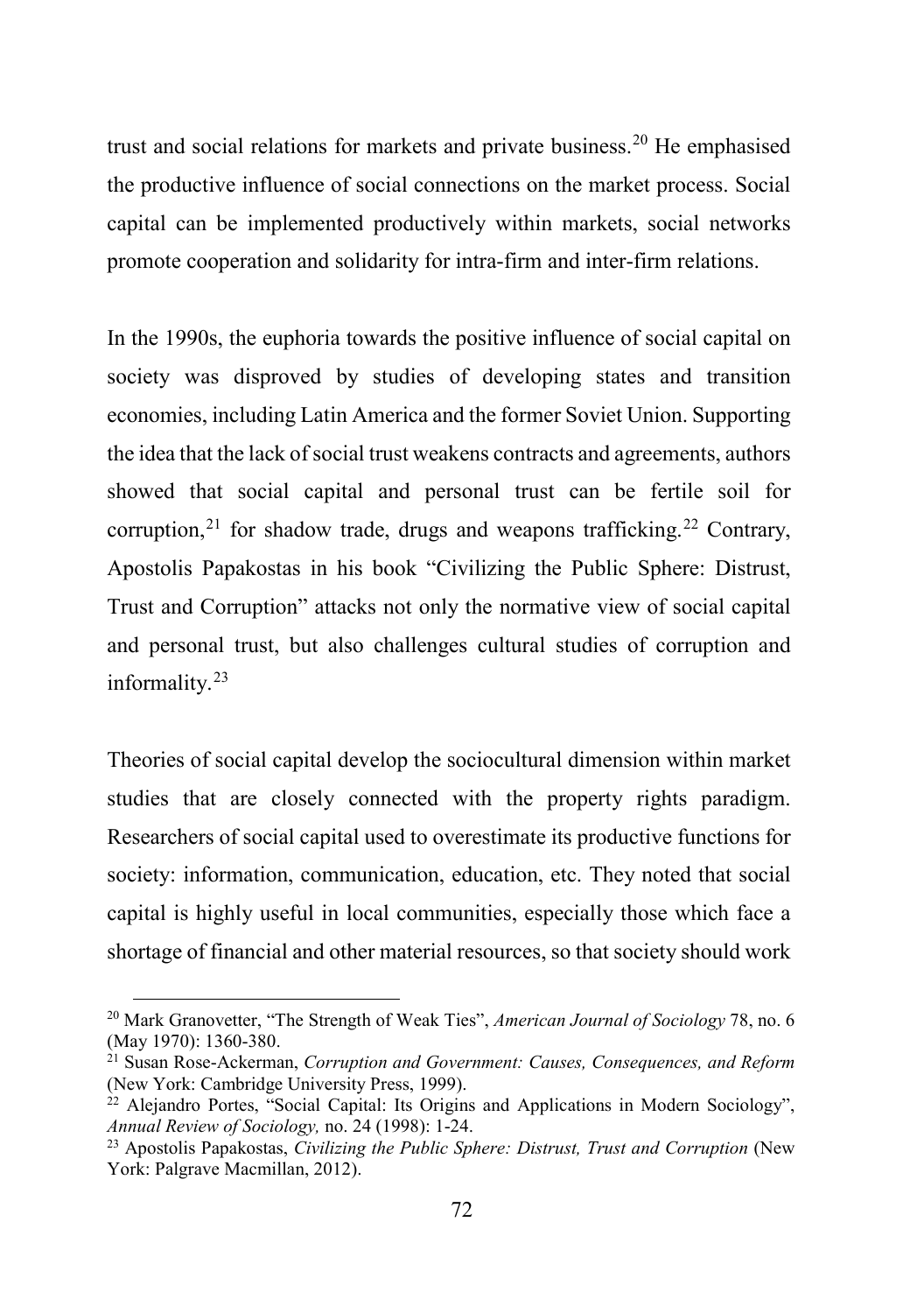on the promotion of social capital. Robert Putnam defined the concept of social capital in its connections to culture, cooperation, mutual support and interpersonal trust.<sup>[24](#page-10-0)</sup> Putnam's thesis of the dominance of social capital over material resources applies to Russia. As I show below, trust and reputation are significant for local business because they can be converted into other types of capital.

The conception of social capital adopted in this paper closely parallels that of James Coleman. He developed the so-called net approach, defining social capital as intergroup resources important to rational and self-interested actors. People and groups mostly implement horizontal social ties and connections within a group because their goals cannot be achieved without them.<sup>[25](#page-10-1)</sup> The net approach to social capital is more appropriate for my research because entrepreneurs evaluate any resource, including social capital, in terms of rationality and utility. Rationality and utility constrain a key part of the net approach to social capital. Moreover, the security of market players depends on their capacity to get access to informal, politically enrooted nets. Contrary to J. Coleman, who defined social capital as a contribution to group wellbeing and security, my research shows that personal connections of specific entrepreneurs seem to be a contribution to their individual security. It means that social capital is personal, rather than group resources.

<span id="page-10-0"></span><sup>&</sup>lt;sup>24</sup> Robert Putnam, *Bowling Alone: The Collapse and Revival of American Community* (New York: Simon&Schuster, 2000), 93-113.

<span id="page-10-1"></span><sup>25</sup> James S. Coleman, "Social Capital in the Creation of Human-Capital", *American Journal of Sociology, no.* 94 (1988): 98.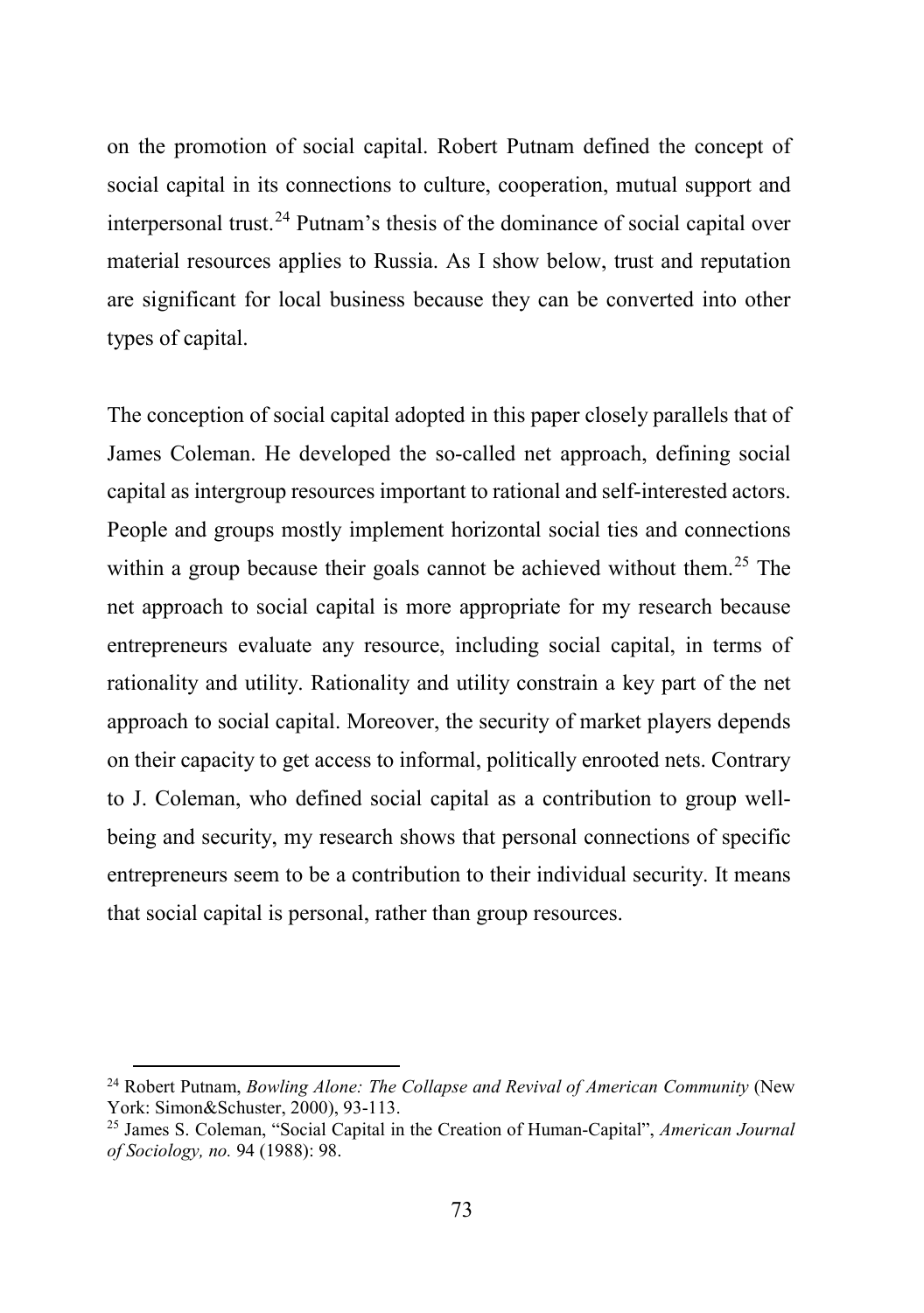Social capital can be viewed as a security factor because of one more reason. In the case of fragmented societies, different local networks and institutions do not seek interaction. As Zora Popova notes, "trust and norms at the micro-level are present only among the members" of a particular community.<sup>[26](#page-11-0)</sup> I also investigate the role of social capital in property rights security on the ground level, that is, in local communities and among small market players.

More broadly, security of property rights could be seen as the core factor of human security within the particular local community, while local entrepreneurs – not large companies or the state – provide for the everyday needs and services of citizens. According to the Commission on Human Security, human security means not only the amount of human rights, but "creating political, social, environmental, economic and cultural systems, that together give people the building blocks of survival, livelihood and dignity".<sup>[27](#page-11-1)</sup> From that point of view, it is also important that systems-building is a bottomup process to no less an extent than it is a ruler-centric one. Entrepreneurs' strategies for dealing with state officials, with or against unstable laws and rules, influence their sustainable development, and ultimately, the sustainability of local communities.

<span id="page-11-0"></span><sup>26</sup> Zora Popova, "The Social Capital as a Security Factor", *Journal of Regional Security* 7, no. 1 (2012): 8-9.

<span id="page-11-1"></span><sup>27</sup> Human Security Now. Commission on Human Security. New York 2003. URL: [http://www.un.org/humansecurity/sites/www.un.org.humansecurity/files/chs\\_final\\_report\\_-](http://www.un.org/humansecurity/sites/www.un.org.humansecurity/files/chs_final_report_-_english.pdf) [\\_english.pdf](http://www.un.org/humansecurity/sites/www.un.org.humansecurity/files/chs_final_report_-_english.pdf) (Retrieved 15 October 2017). P. 3-4.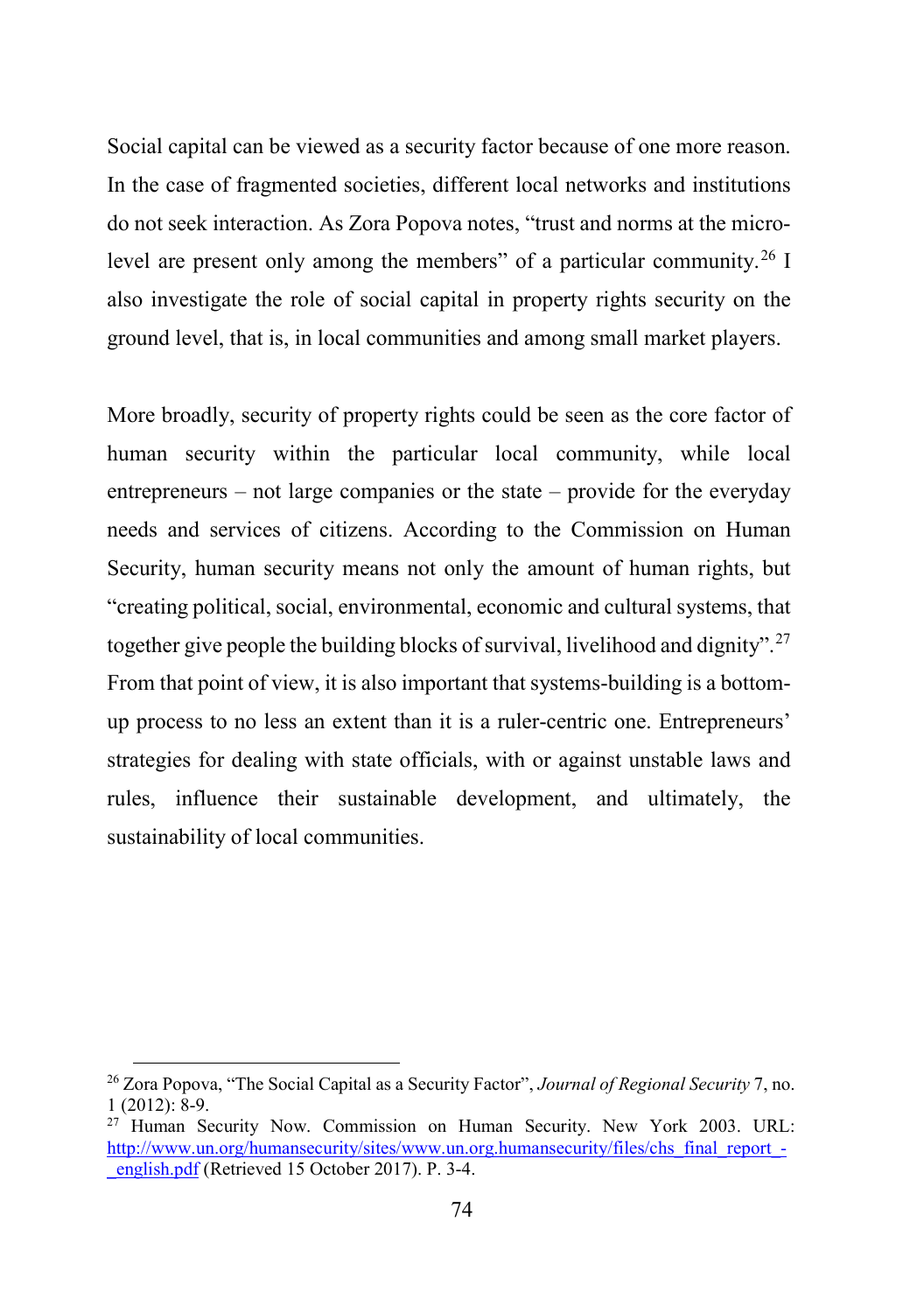### **Data and Methods**

l

This paper examines the role of social capital and informal relations in small and mid-size entrepreneurs in Russian cities. Social research on informality requires qualitative methods, particularly interviews. All the semi-structured and in-depth interviews were collected by the author in two cities of the Komi Republic in 2012–2015.[28](#page-12-0) Out of 28 interviews, 6 were conducted with small and mid-size entrepreneurs with any type of parliament membership (regional or local), 11 with small and mid-size entrepreneurs with extensive business experience and without official parliament affiliation, 5 with state actors ( members of regional parliaments<sup>[29](#page-12-1)</sup> and city soviets, political party functionaries), and 6 with experts (from media, business associations, and lawyers). Of the interviewed business actors, three-quarters represent small business. Among interviewed legislative members, one-half represents the local (municipal) level.

In order to show the high amount of members with business background in regional parliaments I collected the quantitative data about the occupations of the parliaments' members in North-West Federal Okrug (see Appendix 2). Data collection was made from the official websites of each regional parliament. Indeed, North-West regional parliaments contain a large complement of members with backgrounds in private business and stateowned enterprises – an average of 50 % in the parliaments, elected in 2008- 2012 years.

<span id="page-12-0"></span> $2<sup>8</sup>$  Names and personal details of my informants are not provided here because research is ongoing on the project and the topic of shadow spheres is sensitive.

<span id="page-12-1"></span><sup>&</sup>lt;sup>29</sup> The regional parliament of the Komi Republic [Gosudarstvenniy Sovet Respubliki Komi] is elected by citizens of the region for four years.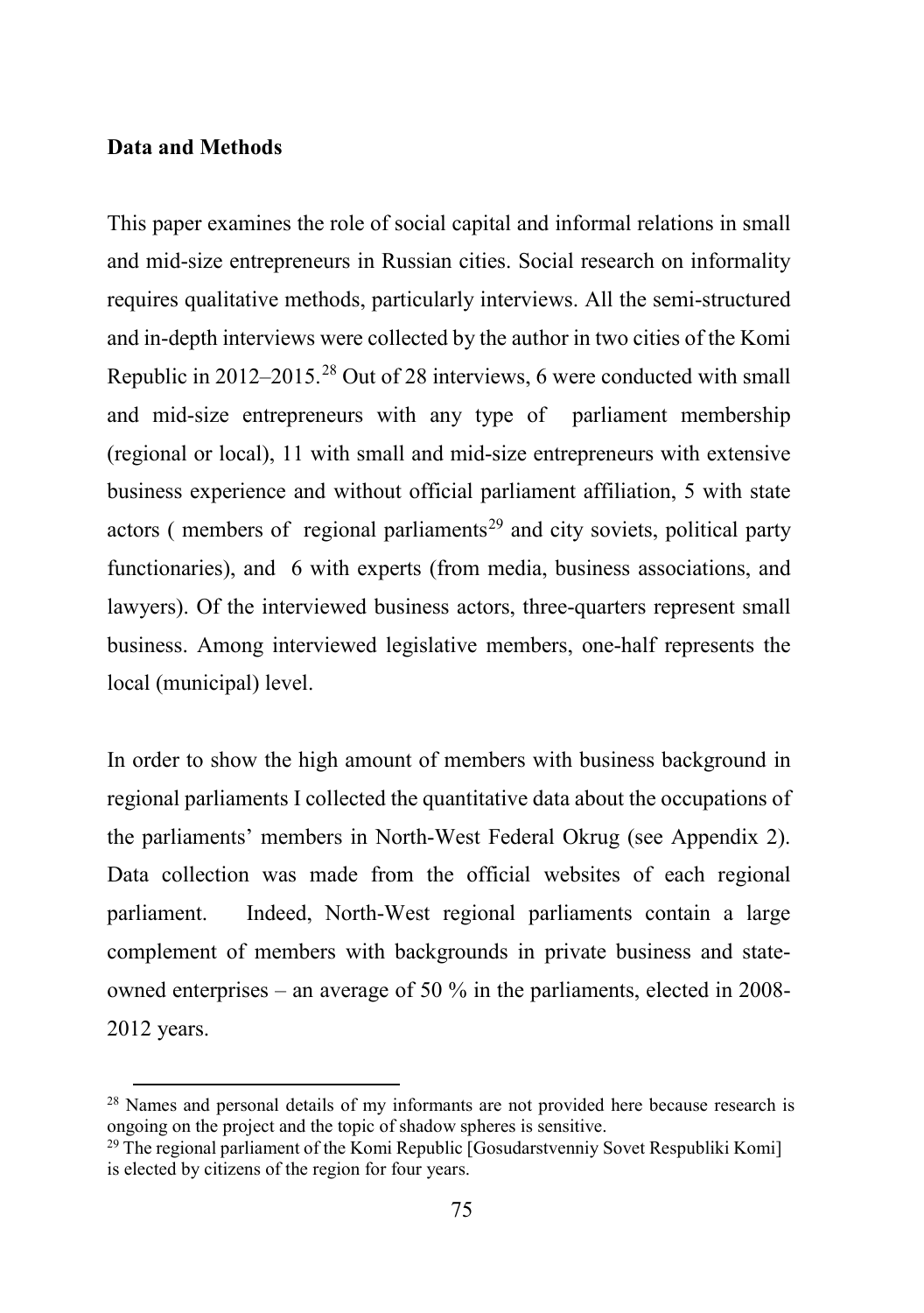Collected data about regional parliaments supports the well-known finding, that the Russian socioeconomic system is characterized by the weak division of politics, business and civil society. Finally, it limits the number of groups with access to political and economic resources and who wield authority.<sup>[30](#page-13-0)</sup> This also caused a methodological problem, in that the precise differentiation of my informants on the basis of formal positions was hardly possible. Particularly, the interviewed heads of regional and municipal business associations identified themselves as experienced entrepreneurs. In truth, many executives of quasi-civil organizations moved there from the business sphere. Not rarely the leaders and members of Russian business organizations continue their own business activities.

I designed and piloted a qualitative survey of small entrepreneurs with parliament membership in Saint Petersburg between January and May 2009, as a master's paper at the European University of Saint-Petersburg. The research started in 2008 with the question about benefits and opportunities available to the entrepreneurs with deputy membership (regional and municipal levels) – the business activity of those members of local parliaments and municipal bodies who came to politics from business. At first, my interest was in their motivation, election strategies and the resources they extract for their firms through deputy status. The pilot survey showed that the productive research question however should be more about trust

l

<span id="page-13-0"></span><sup>&</sup>lt;sup>30</sup> According to the concept of social development created by D. North, J. Wallis and B. Weingast, Post-Soviet states are included among the societies of limited access. For more see: Douglass C. North, John J. Wallis, and Barry R. Weingast. *Violence and Social Orders: A Conceptual Framework for Interpreting Recorded Human History* (Cambridge: Cambridge University Press, 2009), 148-189.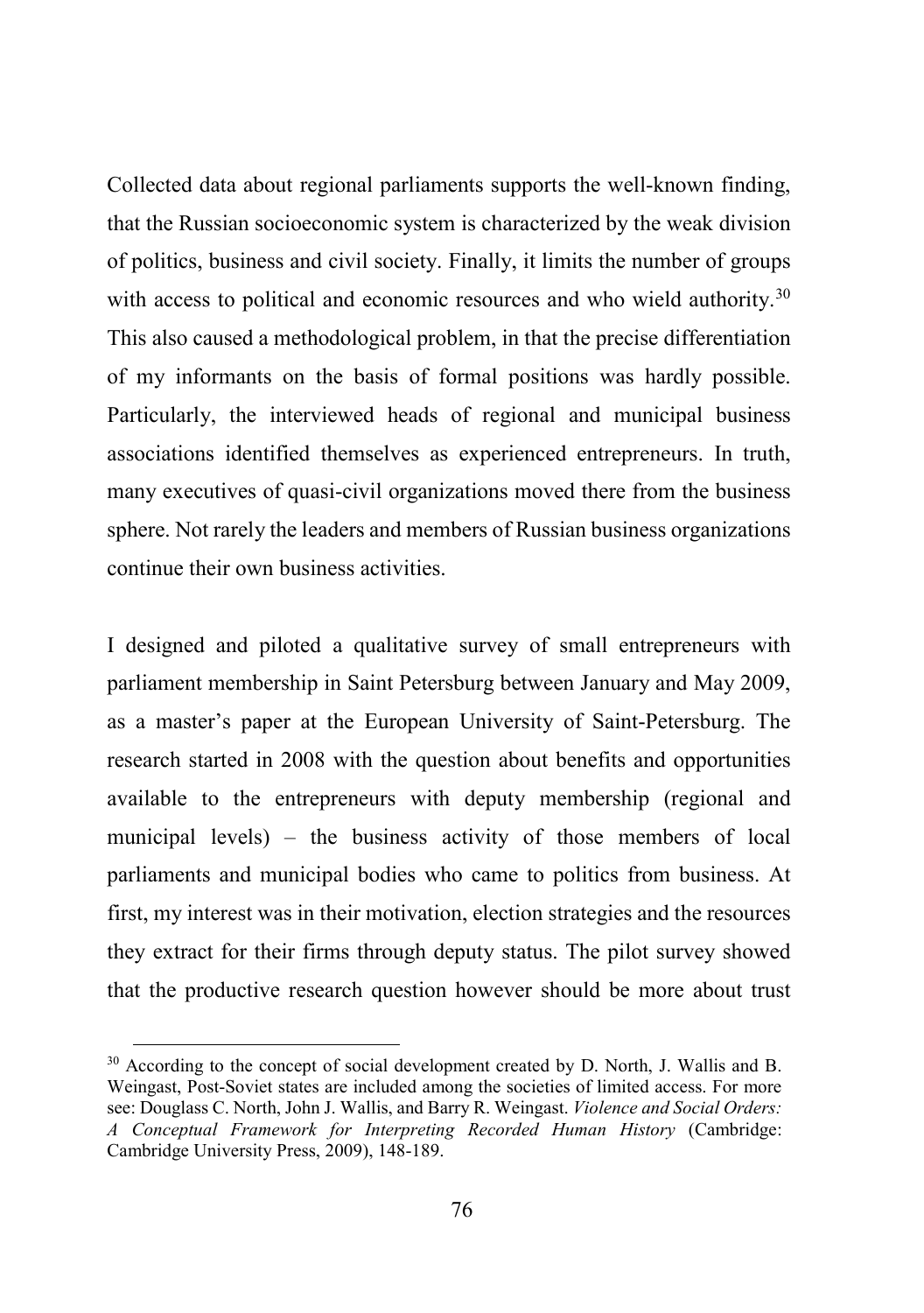networks and informal relations created by specific entrepreneurs in the political sphere, rather than just about benefits and opportunities for their **businesses** 

The pilot survey also showed how to interview several groups of informants in order to encourage more appropriate and complete data. Also strategies were needed to encourage honesty in the interviews. First, it was emphasised that the use of the recording device and personal details were optional. Many interviewees agreed to being recorded, but some requested anonymity and requested handwritten records only. Second, I established my credentials by providing links to my academic publications and confirmation of my identity at the relevant universities. Also used were well-known approaches to asking sensitive questions (third-party perspective; normalisation of wrongdoing, etc.).

The study used a "snowball" method and chain-referral sampling to find and select interviews (Tansey 2007). The interviews of business and state actors relied more on chain referrals due to the shadow topic. Using the existing networks, which included both personal and professional nets I created a snowball sample, never interviewing more than 3 persons from the same network. From 2012 until 2014 I worked for a regional newspaper, covering social and economic fields. Attendance of business and policy-related events in the Komi capital allowed me to develop a range of useful contacts.. Also in 2015-2016 a set of audio records and comprehensive observations were made during public discussions and round tables in the capital, where the topics relied on contemporary problems in regional state-business relations and challenges to entrepreneurship in Komi.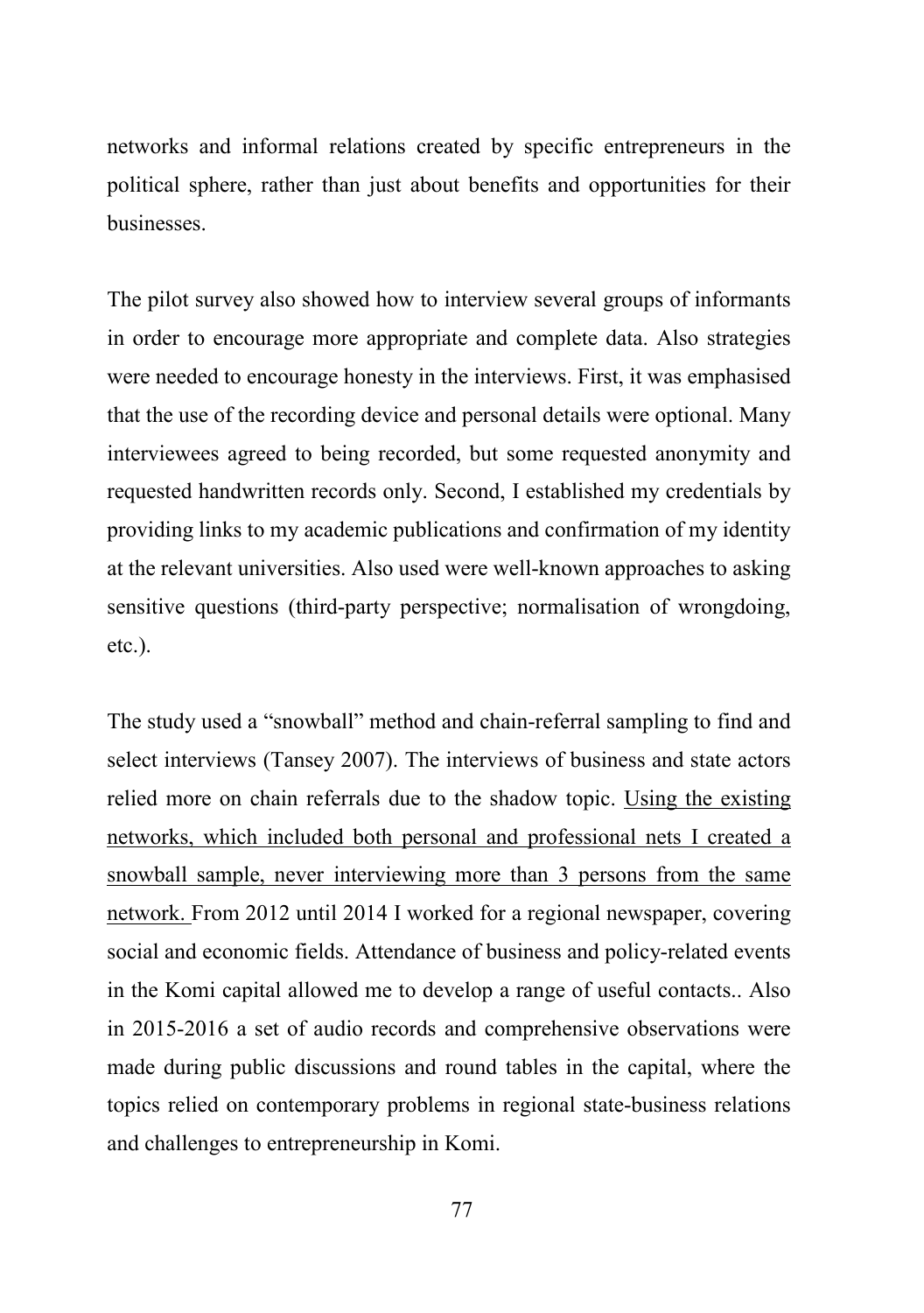Interviewing small and mid-size entrepreneurs, both with and without parliament membership, I asked about negative and positive features of business activity in Russia, including questions which concerned threats to business, and ways of protection. Also of interest was to what extent and for what reasons social relations with the state's agents are profitable for business owners. All the entrepreneurs were asked how they collect, use and transform social relations and personal ties to politicians and state agents. Interviews with experts allowed me to analyse the informal behaviour of entrepreneurs, the business opportunities and strategies of those players who occupy a privileged position on the market.

#### **Institutional Trust and Business Security**

 $\overline{\phantom{a}}$ 

Research on specific entrepreneurs adds a new aspect to the discussion about institutional trust. Anthony Giddens defines institutional trust as trust shown towards abstract systems (laws, courts, constitutions, financial system, etc.).<sup>[31](#page-15-0)</sup> Entrepreneurs with and without parliament membership have different attitudes towards courts and the legal mechanisms of property protection. Politically non-affiliated entrepreneurs state that, except in rare cases, it is impossible for small and mid-size businesses to appeal against sanctions. Moreover, appeals or taking matters to court can have unpredictable effects, for example, pressure on businesses, or unscheduled inspections by state representatives. In contrast to ordinary businesspeople, actors with a "double identity" can more successfully apply to the law.

<span id="page-15-0"></span><sup>31</sup> Anthony Giddens, *The Consequences of Modernity* (Stanford: Stanford University Press, 1990), 102-104.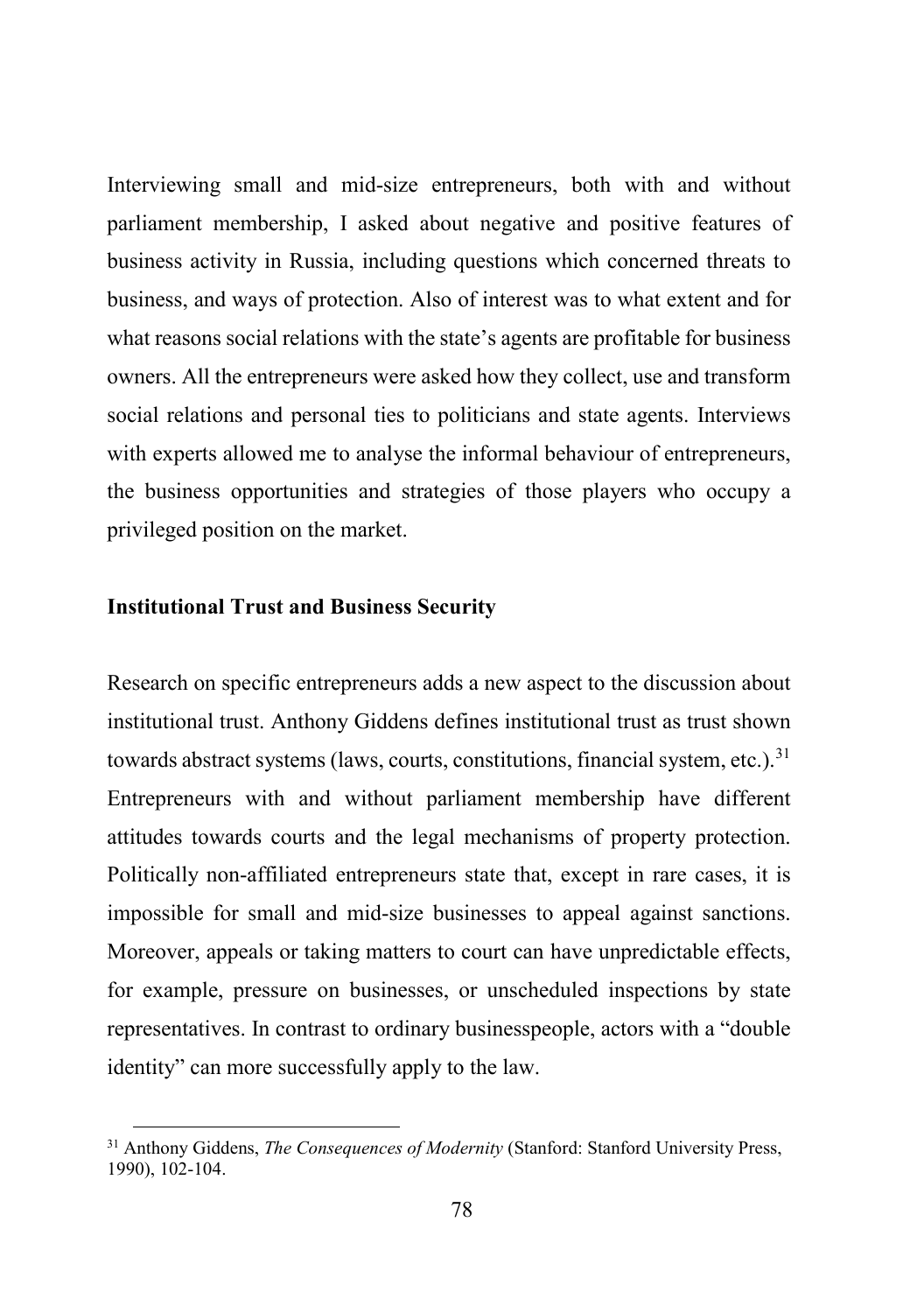The challenge is not that entrepreneurs simply do not trust the state and its institutions. Even according to classic economic theory, the state does not deserve trust, because of the opposing interests of state agents and market actors.<sup>[32](#page-16-0)</sup> The challenge for the state and its sustainability is that entrepreneurs perceive the state as a potentially disruptive, ineffective agent interested only in confiscating part of their private benefits not rarely in violent ways.

The Russian state, respondents point out, at any time can seize their profits on legal grounds. Talking about the state's "grabbing hand", very often they mean the imposition of taxes. High and changeable taxation – in the context of high-level corruption – negatively influences the willingness of entrepreneurs to pay taxes. Respondents guess that changeable game rules are beneficial to the state and its agents: the federal government creates and modifies "traps" for businesses in order to extract as much profit for the state budget as possible*.* The amounts of taxes and fines are not based on fairness and the law, but on political, elite-connected interests and short-term aims. The following interview illustrates the idea.

*I do not like the state system. Let's have a look at fiscal politics. The tax police has a plan, right? But, I am not sure. Me, my firm, was checked by the tax police for four months. A tax inspector called me before the inspection and said: "Well, your quiet life is over. There is a deficit of money for the Sochi Olympic Games.[33](#page-16-1) We have received the resolution from above to double tax fees". After that they* [tax inspectors] *came and started checking. The tax* 

<span id="page-16-0"></span><sup>32</sup> North, Wallis, Weingast, *Violence and Social Orders, 15, 88-89.*

<span id="page-16-1"></span><sup>&</sup>lt;sup>33</sup> The 2014 Winter Olympic Games took place in the city of Sochi, Russia.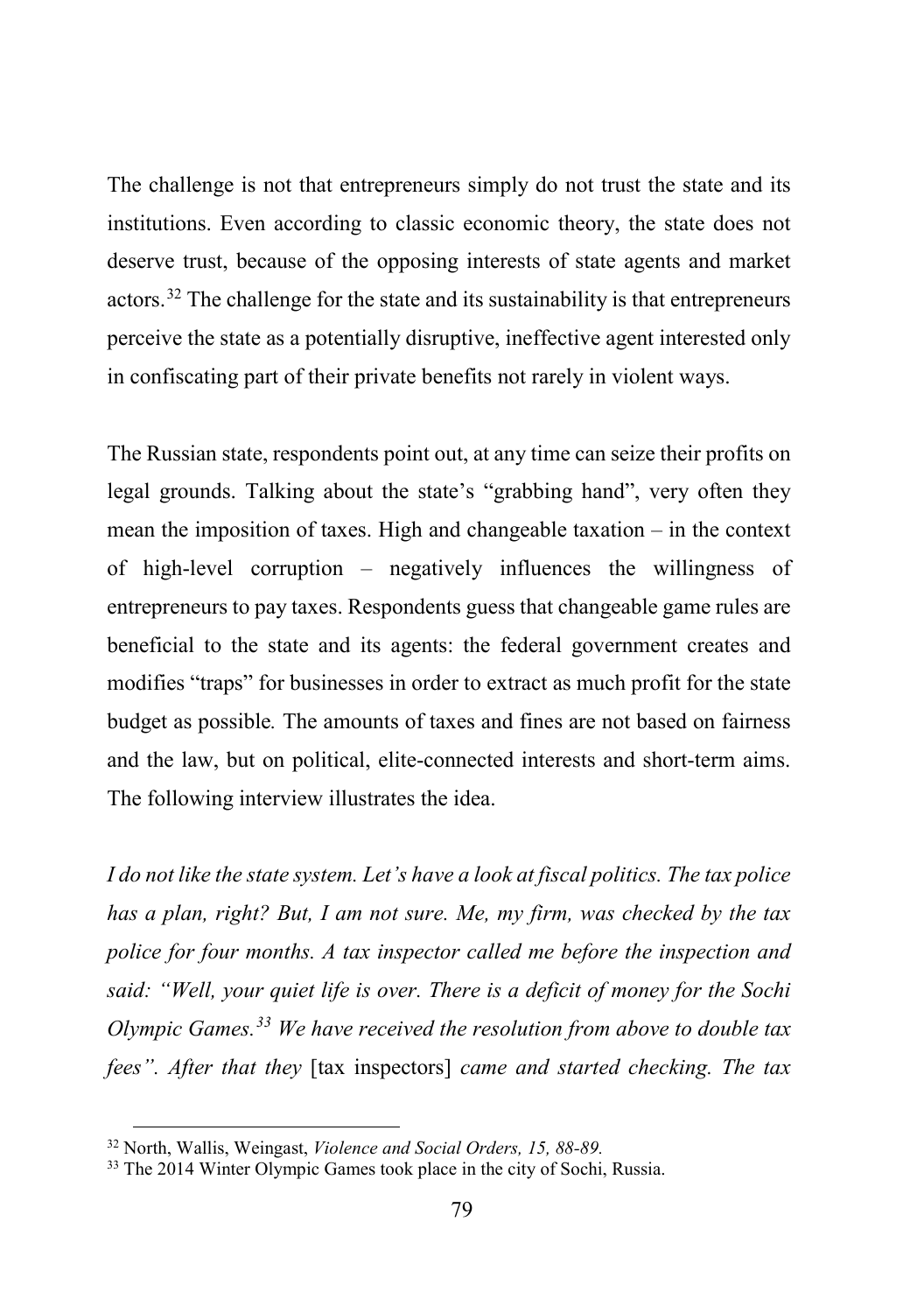*police take the position that all of us* [entrepreneurs] *owe some duties to them. But contrarily, they have their own duties towards us. From the tax police's view we are a priori guilty – they believe that we are not honest. The tax inspection, I'll just mention, ended with nothing; moreover, they found out that the regional taxation agency was in debt to my firm. (an entrepreneur, owner of a computer service)* 

My respondents point to the following list of dangers and difficulties for small business: high taxes, unstable, inconsistent and complex state regulations, illegal inspections and administrative barriers, bribe-seeking bureaucrats. Respondents agree that state agents do not respect private owners and businesses as the sphere of independent, private economic activity. Tax police and other fiscal control bodies provoke especially negative connotations; entrepreneurs characterise them as illegitimate and at the least very unfair. The Russian state and its agencies are compared with racketeers.<sup>[34](#page-17-0)</sup> One respondent defined Russian fiscal politics as the "state racket" [gosudarstvennyi reket], comprising the state's activities and decisions in tax policy, the levels of taxes and fines, the uncertainty and changeability of taxes and fines. The respondents' opinion is that tax police and other regulatory agencies serve mainly to create financial costs and barriers for entrepreneurs.

Compared to the 1990s, since the beginning of the 2010s the main threats to property rights have been created by state officials and politicians. My findings support the arguments of other scholars about the replacement of market predators (gangs, organised criminal groups) by state predators,

<span id="page-17-0"></span><sup>&</sup>lt;sup>34</sup> A racketeer is a person engaging in a racket – illegal violent activity. "Racket" refers more specifically to the activities of organized criminal groups.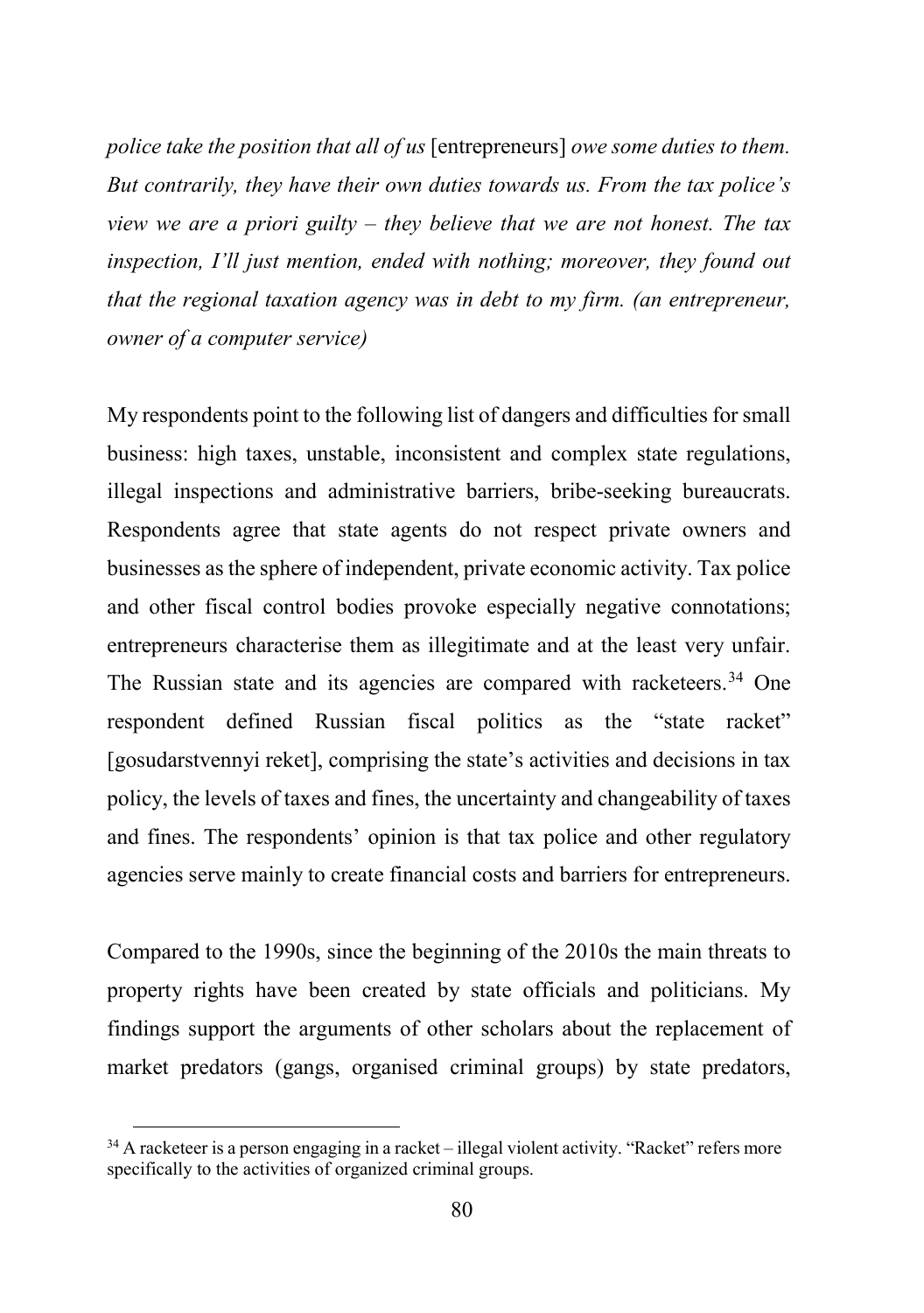including low-level state agents. Each group of interviewees very often said that various state agents are not able to protect business, but prefer instead to act as predators. When a firm becomes larger and more successful, state officials start to show great interest in it. What is more, bureaucrats are not interested any more in getting regular financial benefits (through bribes or other corruption practices), as it used to be in the 1990s, but they now seek to capture entrepreneurs' ownership rights.

The particular group from which causes the greatest danger in today's Russia are the so-called *siloviki*. [35](#page-18-0) Insecure property rights are caused by institutional features of the business environment. The *siloviki* have occupied privileged positions among the Russian political elites for about the last 15 years on both the federal and regional levels. Not surprisingly, they have many opportunities to use state institutions to their own advantages. They can initiate firm inspections by any agency with the authority to monitor entrepreneurial activity.

*In the 1990s we [*small entrepreneurs*] were very scared of reketiers.[36](#page-18-1) My car was set on fire by them. And now who is scaring us? Those [guys] with the shoulder straps.[37](#page-18-2) They are more dangerous, a million times more than the reketiers. You have a factory for example. A Silovik might call you and say: "If you do not give it to me, I will do something to be able to arrest you – put* 

<span id="page-18-0"></span> $35$  Members of the coercive agencies of the state (e.g., the police, military, security services, customs). In Russia there are also the Federal Security Service, Military Police, Ministry of Internal Affairs, etc.

<span id="page-18-1"></span><sup>&</sup>lt;sup>36</sup> The organized criminal community, street gangs, alliances of mainly young men or boys, have produced many dangers for small entrepreneurs and small business in Russian cities in the 1990s.

<span id="page-18-2"></span> $37$  The respondent means the members of the coercive agencies of the state.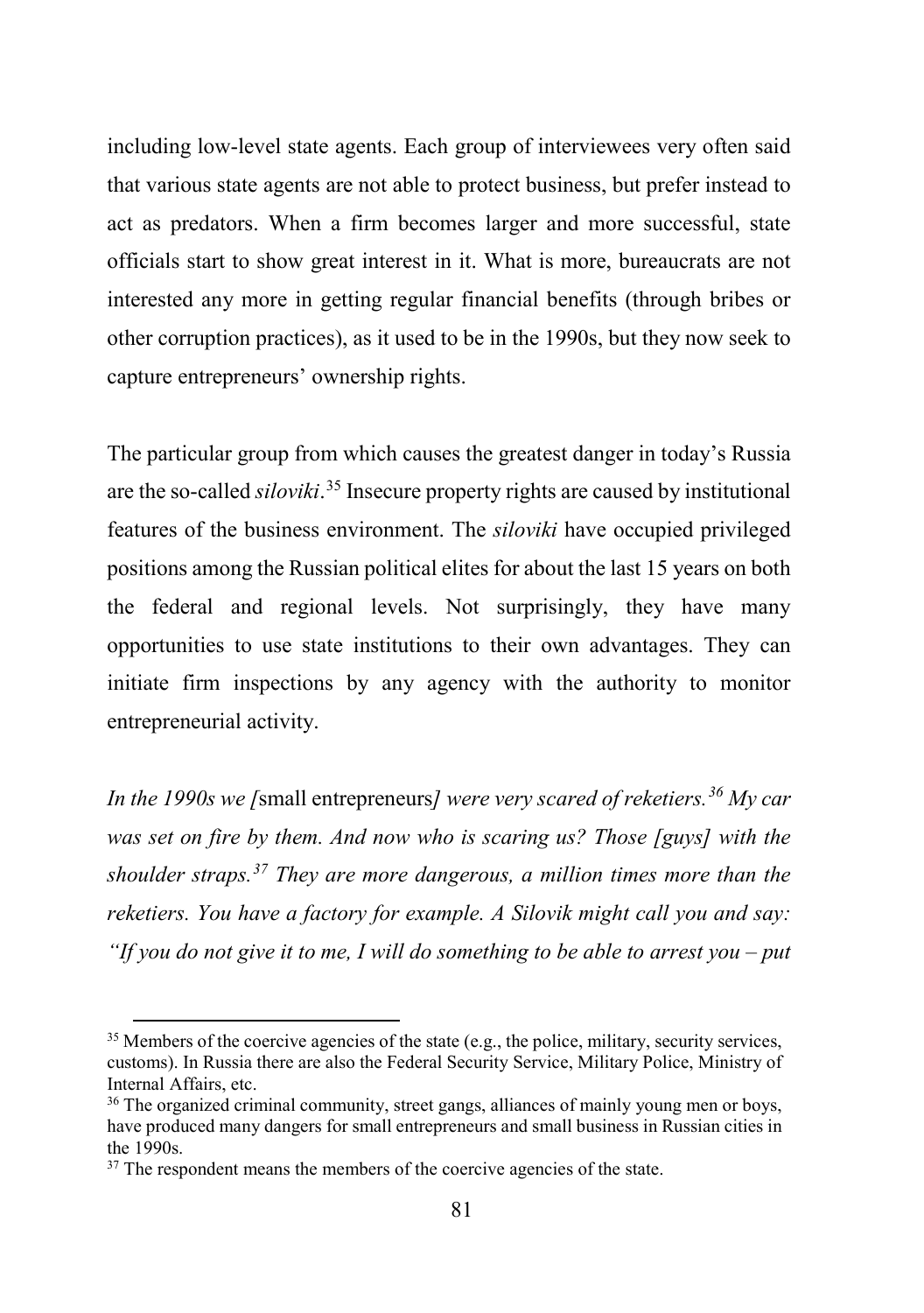*drugs into your pocket or into your car". Or whatever… Everything is easy today. (interview with a local parliament member, small entrepreneur in trade business).* 

The privatization of institutions<sup>[38](#page-19-0)</sup> by powerful individuals and groups negatively influences the business environment. Kathryn Hendley et al. note that in the mid-1990s 61% of Russian firms applied to courts or were ready to in some cases. Moreover, entrepreneurs highly esteemed this method of enforcing the order and the law.<sup>[39](#page-19-1)</sup> Contrary, others argue, that in the  $2000s$ weak state institutions and insecure property rights cause distrust towards the state and official rules  $40$ 

### **Entrepreneurs with Deputy Status: How Social Capital Works**

As I mentioned, the opportunity to avoid or minimise risks is the crucial function of deputy status for entrepreneurs. The following opportunities are the most important.

*Protection from capture and state violence.* For my research, it was highly important to understand whether political status is being used for business protection and what kind of protection it allows. Corporate raiding, *siloviki*,

l

<span id="page-19-0"></span><sup>&</sup>lt;sup>38</sup> "Privatization of the state" means that various bureaucrats or clans of bureaucrats, under the guise of belonging to national state institutions and organizations, as representatives of the state apply power and administrative resources to advance personal or group interests. The phenomenon is widespread among developing market economies, including Post-Soviet states. (For more see: Stanislav Markus, *Property, Predation,* 86-88).

<span id="page-19-1"></span><sup>39</sup> Kathryn Hendley, Peter Murrell, and Randi Ryterman, "Law, Relationships and Private Enforcement: Transactional Strategies of Russian Enterprises," *Europe-Asia Studies* 52, no. 4 (June 2000): 644.

<span id="page-19-2"></span><sup>40</sup> Ella Paneyakh, *The Rules of the Game*.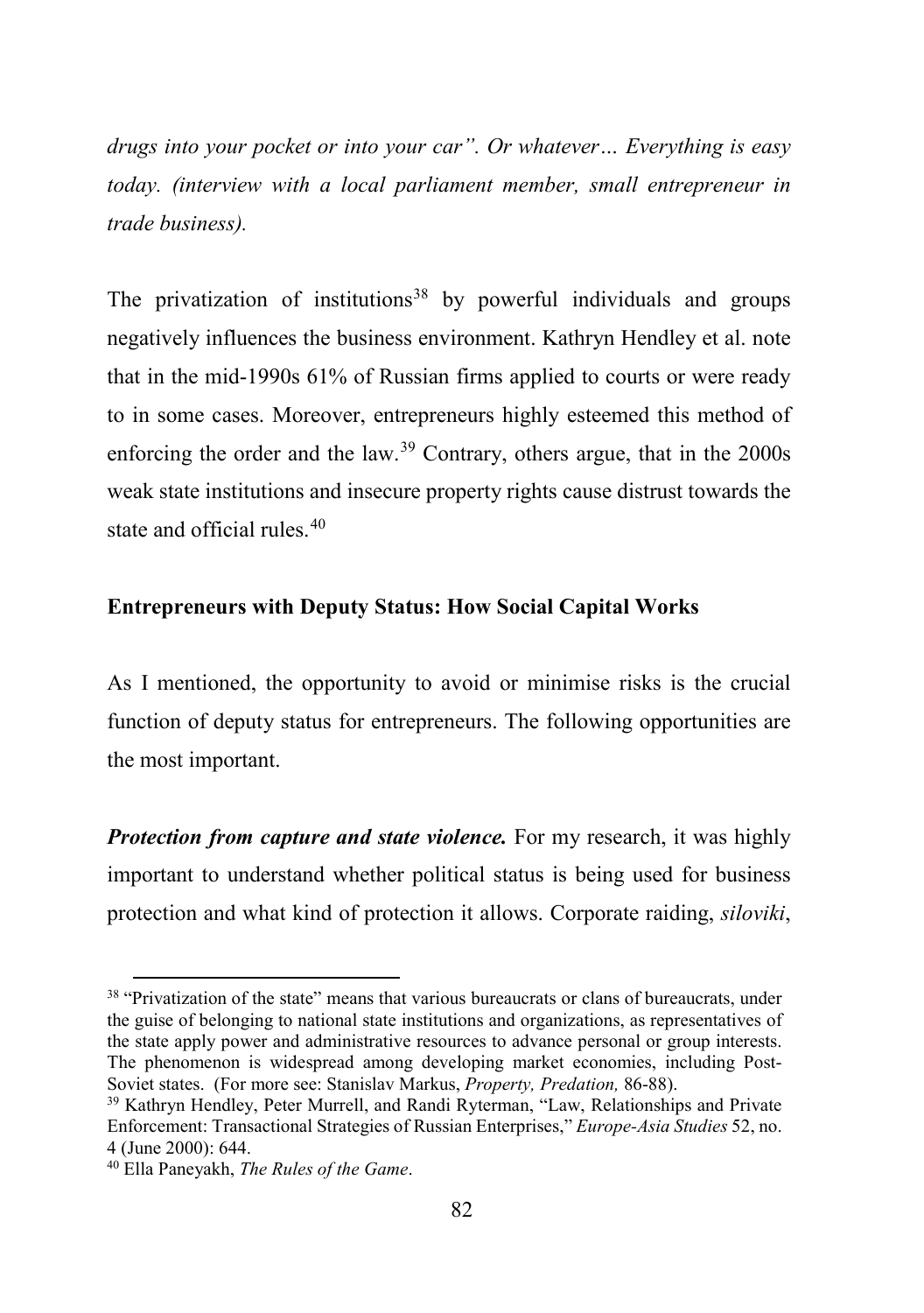business capture – these topics have already been well investigated in postsoviet studies. My respondents stressed protection from capture and attacks as one of the main privileges of being politically affiliated market actors. Owners of a double identity have the opportunity to resist raiders through their personal ties within political and administrative bodies. This can be used in case of real or potential dangers. My research shows that in a face of state predators, specific entrepreneurs stay safer, compared to ordinary entrepreneurs.

*"I can resist for a long time, because I am a public figure. I have worked here [*in the regional parliament*] for so many years that it is not easy to run me over. (interview with member of regional parliament, businessman).* 

Privileges available to specific entrepreneurs are not caused simply by political status: personal abilities and attempts to be included in the social ties and relations to political class members and powerful actors are important. In case of necessity, such ties can be converted into specific economic benefits.

*Unconscionable market practices.* As mentioned, Russian small business suffers from the "privatization" of state institutions. My research also proves that actors with double identity (political and business) are able to use their status as a weapon against market competitors. Not rarely, my informants among small entrepreneurs described cases where any entrepreneur in a city can face numerous unscheduled inspections initiated by state agencies like regional taxation agencies. They mentioned cases of inspections ordered specifically by politically affiliated competitor firms, which had particularly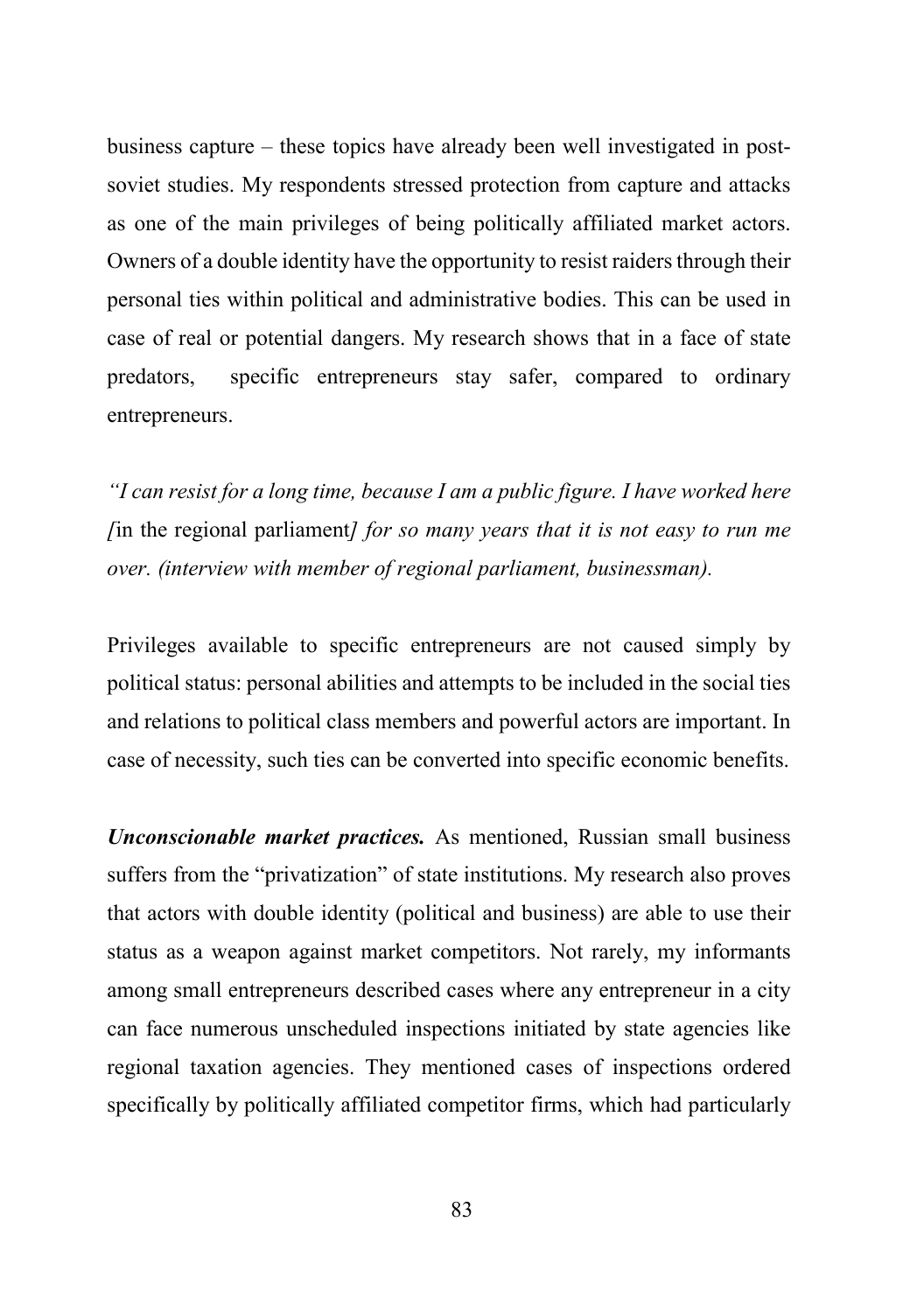or systematically privatised state agencies in order to use so-called administrative recourses to compete in a "grabbing" way.

*She was not able to compete with my firm and that is why she has "signalized" to the tax agency. It is hardly possible to make such a manoeuvre if you do not have a patron "upstairs". If you have a patron it is not a big problem, I think. Nowadays it is more difficult to protect your rights in court. To my mind, in the past courts were more law-abiding than now (interview with the owner of a furniture firm).* 

As Ella Paneyakh notes, applying the law is not a common way to resolve conflicts of interest in Russian small business. On the contrary, the law can be used to punish the businesspeople who break informal agreements or rules.[41](#page-21-0) Politically affiliated businesspeople have special relations with the law and its representatives. Their experience demonstrates two sides of the coin named "political affiliation" – protection and attacks. Being involved in political bodies, they have access to extraordinary resources like administrative support. While I did not get details about attacks practiced by such "unordinary" market players, there is no doubt that such cases happen.

*It is possible to go to the police head and request him not to notice some dubious cases. I know one parliament member, honestly, he was a member of Russian State Duma. He has a large business… He got the support of the head of one of the law-enforcement agencies. Doing so, he has not only protected his business, but also produced "difficulties" for his competitors (interview with a regional parliament member, businessman).* 

<span id="page-21-0"></span><sup>41</sup> Ella Paneyakh, *The Rules of the Game,* 71-72.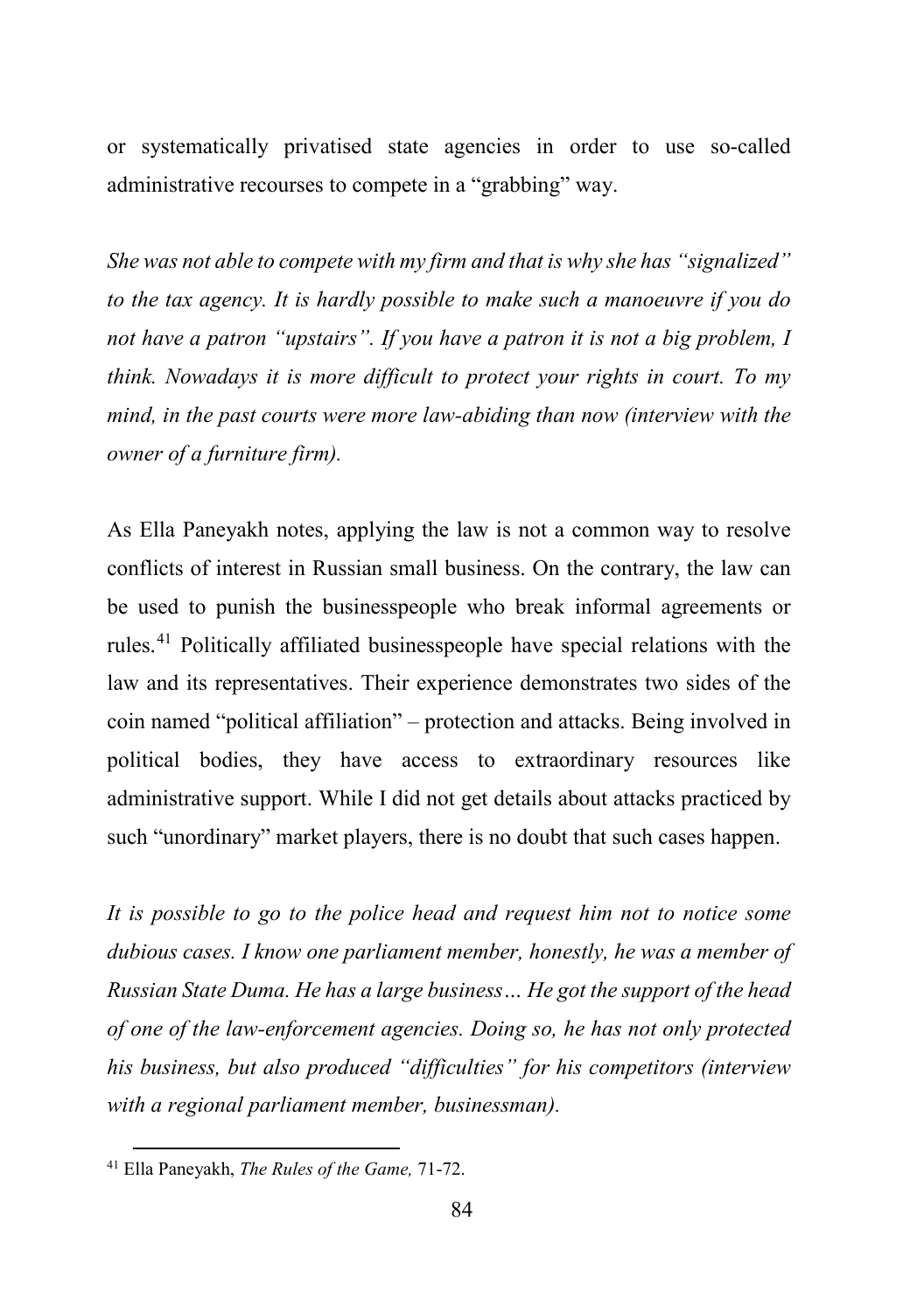*Litigation with the state.* Russian entrepreneurship has a very specific feature: it is impossible to follow all official rules and norms. Ella Paneyakh writes about the crucial barrier to small entrepreneurship, defined as the "costs of legality" - business costs caused by changeable, contradictory and numerous formal rules and norms.<sup>[42](#page-22-0)</sup> It means that entrepreneurs have to pay a high price if they decide to become visible to the state, to be honest to the state's representatives and to follow its laws conscientiously. Changeable rules can be easily reinterpreted by state representatives, but not to the entrepreneur's advantage. State agencies, if they have such an aim, are able to put sanctions on a firm.

My informants define their own position as "on the verge of the law", meaning that the state's control agencies are interested in finding some kind of breach of the law, and have great power to define what a legal breach is and what is not. Changeability and the contradiction in formal rules cause uncertainty in everyday business activity. State inspectors on the ground (e.g. sanitation and epidemiology services, firefighters, and others) are highly critical in defining whether an entrepreneur is breaking a norm or not. In other words, laws and norms relating to business activity are under the continual interpretative power of low-level state functionaries.

As mentioned above, the state and its agents act as predators – that is the common attitude of all kinds of entrepreneurs encountered in my research. However, there are different strategies against this. Specific entrepreneurs actively apply to the courts in administrative disputes with state agencies like

<span id="page-22-0"></span><sup>42</sup> Ella Paneyakh, *The Rules of the Game,* 51.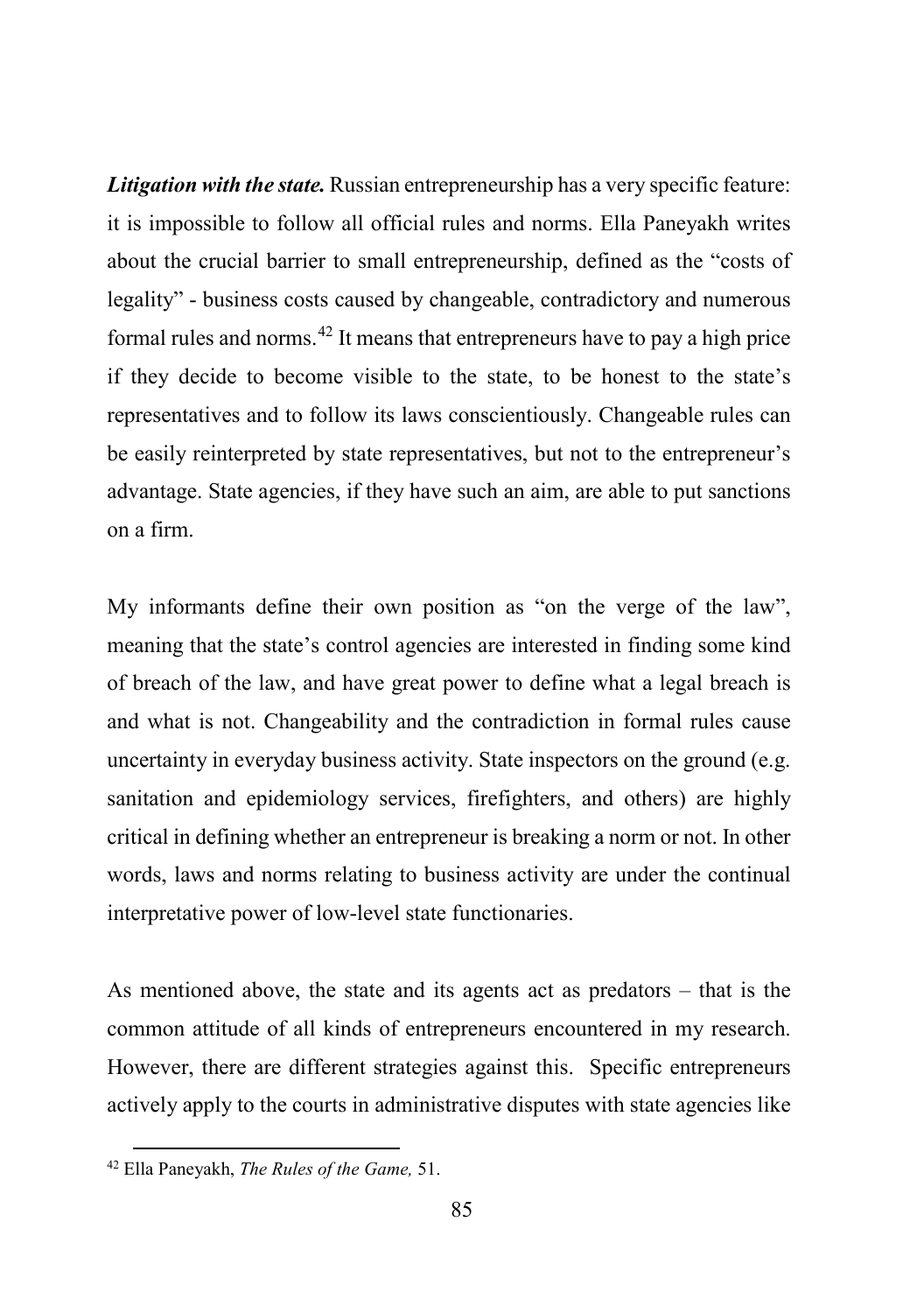the tax police, sanitation or fire safety agencies. Litigation with the state, or what I call "law attacks" against state agencies, sometimes enable businesspersons to reduce economic costs. Being included in political structures, specific entrepreneurs have access to "inside" information and informal paths of communication to judges. They are thereby more experienced in ways of communication within state agencies and political bodies, which require attention to specific language, behaviour and particular rules. These factors positively influence their ability to protect themselves in cases of business risk.

*Not so long ago the Agriculture Control Service imposed on me a few fines, so I filed court cases and have won two. They [*representatives of the agricultural service*] charged me with the absence of required licenses. They demanded the licenses, which did not even exist at that moment, so they did*  not grant me the licenses. They knew that the licenses were a fiction, but *demanded them anyway. (interview with a mid-size business owner, informally politically affiliated, trade business).* 

*Access to state officials.* Businesspeople with deputy status, compared to ordinary entrepreneurs, have easier access to state officials, city and regional politicians. Such privileges seem to be obvious and are expected. However, this administrative resource is highly important and is available to specific entrepreneurs not simply due to their official positions. Specific entrepreneurs do not spend time waiting for doors to open: they do not face the particularly Russian bureaucratic paper-war (*volokita*)<sup>[43](#page-23-0)</sup>. They have open access to city

<span id="page-23-0"></span><sup>&</sup>lt;sup>43</sup> Volokita is similar to administrative barriers and is defined as obstacles to starting and doing business that result from the introduction of excessive bureaucratic procedures and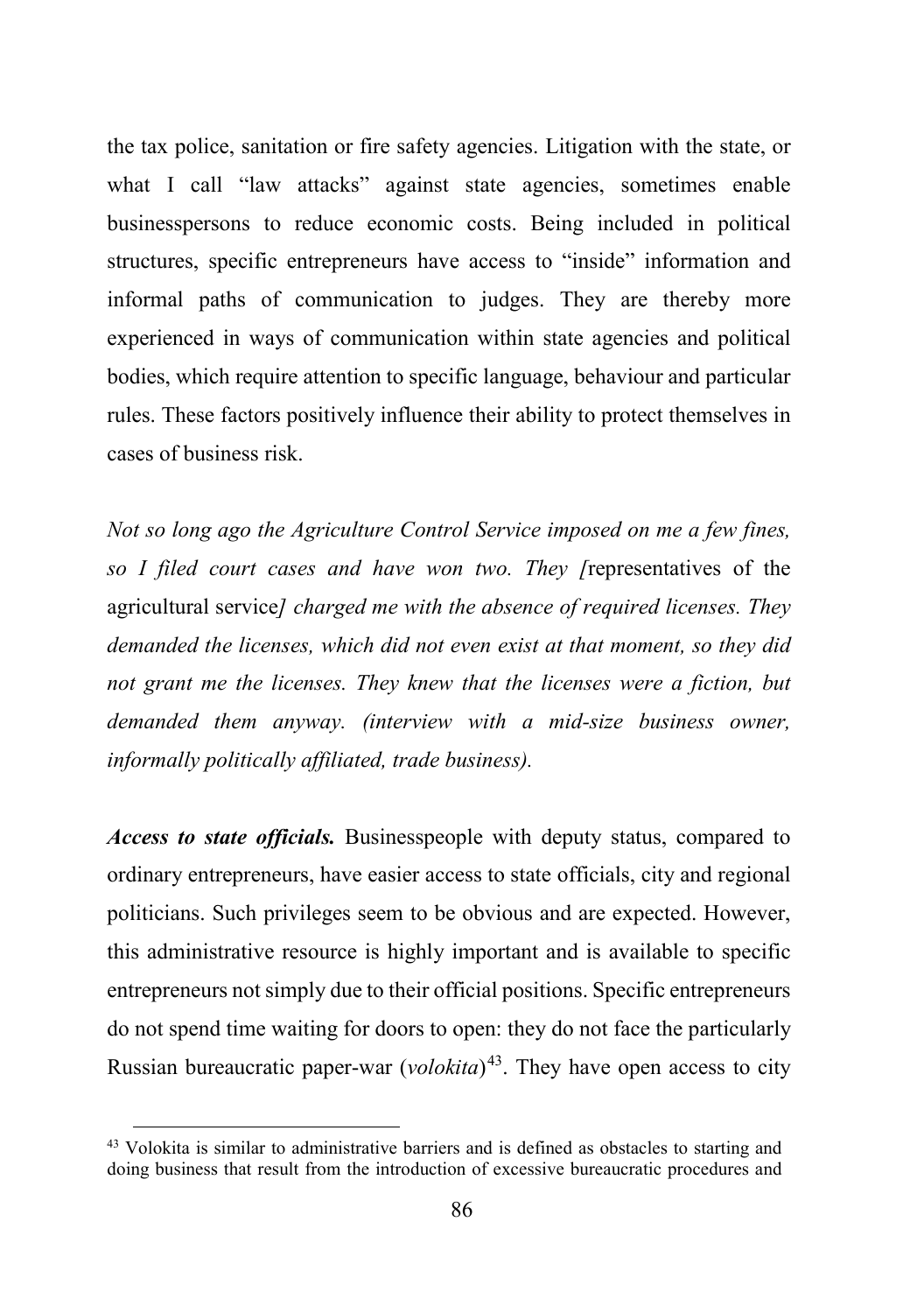managers, heads of different departments and other officials in order to resolve business problems. They become stronger members of the political group than of the economic one.

Access to state officials depends on personal abilities, trust, respect and personal influence. According to my informants they do not just open doors and get closer to decision-makers; advantages depend on your personal skills, administrative resources and your own level of influence.

*Avoiding additional payment.* Researches in different Russian regions showed that the relationship between local business and authorities is often based on the principle of "taxes+"<sup>[44](#page-24-0)</sup> or "additional payments".<sup>[45](#page-24-1)</sup> It means, that businesspeople are obligated to support financially or by other available means the social and economic initiatives of city and regional authorities. My respondents also provided some examples. Various material obligations burdening local business include not only taxes, but buying buses for public transport, building playgrounds for kids, holiday presents for children and poor families, disabled and aged people. In order to force entrepreneurs to provide unofficial payments, city authorities can use administrative pressure, for example, the refusal to grant licenses, operating permits.

Payments are mostly regular and obligatory. Politically affiliated entrepreneurs are not excluded from the "taxes+" system; however, they can choose to pay or not for a particular purpose. They can accept or ignore an

l

rules set by different regulatory agencies in some cases (but not always) in order to receive

<span id="page-24-0"></span><sup>&</sup>lt;sup>44</sup> Anton Oleinik, *Market as a Weapon*, 227-228.

<span id="page-24-1"></span><sup>45</sup> Ella Paneyakh, *The Rules of the Game,* 85-86.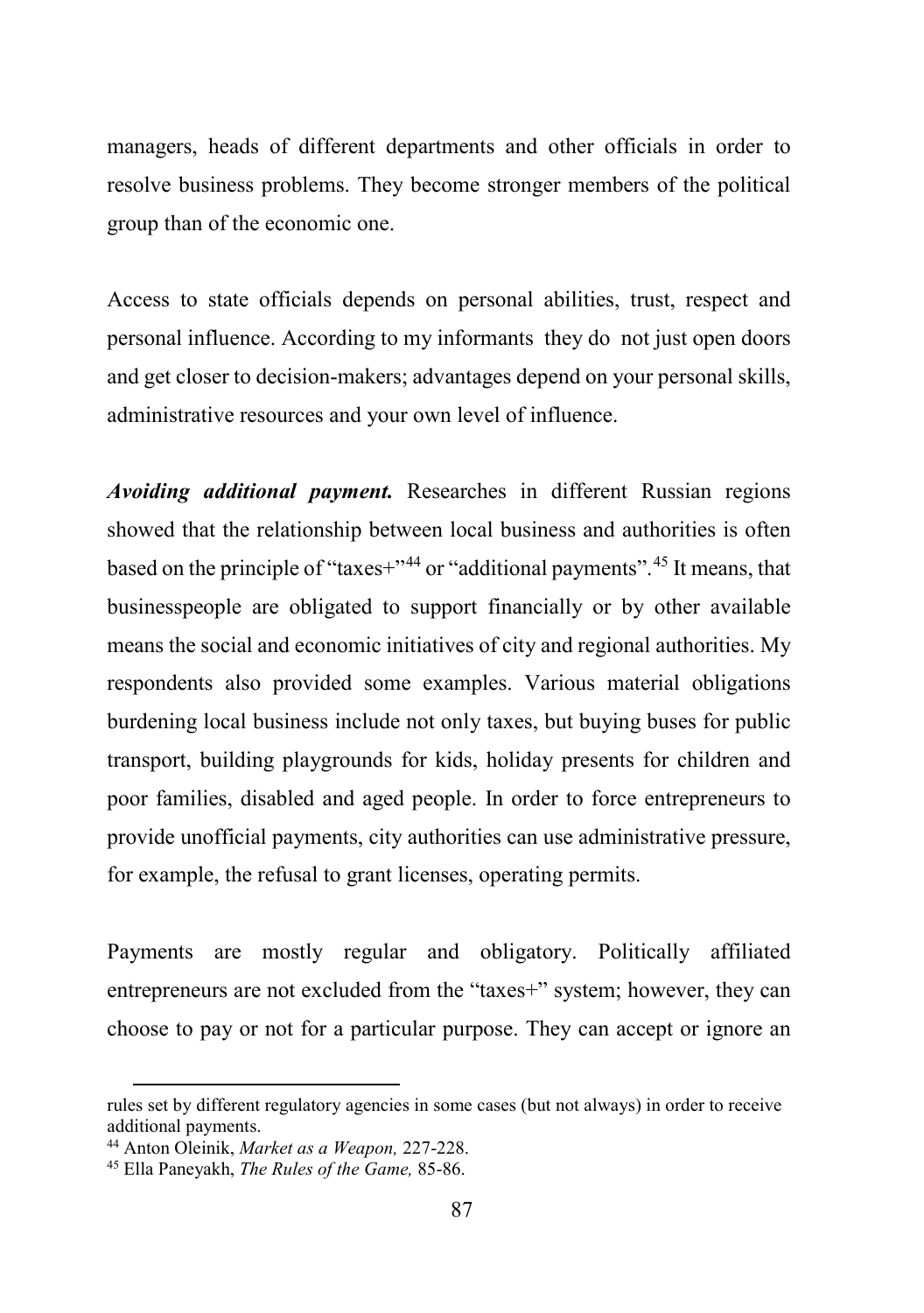offer. They define informal payments as investments, not costs, like ordinary entrepreneurs do. In the case of double-identity actors, I define "taxes+" as specific investments to reputation: if you pay, in the future you will succeed in getting market privileges and benefits from state authorities. There are various forms of benefits: licenses and permits required of businesses in a particular branch (trade, real estate, etc.), access to information and decisionmakers. It can be considered an exchange – financial and material resources must be provided by business in exchange for economic and noneconomic advantages given in return by state authorities.

### **Social Capital in the Shadow**

In Russia municipal and regional politics and economic development are characterised by the high concentration of power in the hands of city or regional authorities. Trustful relations with them have great significance for businesspeople. Specific entrepreneurs are therefore willing to become members of a so-called "closer circle". The main condition for membership is loyalty. It means that members of regional legislative bodies or city soviets should support not only the party in power – 'Edinaya Rossiya' (United Russia); they also have to support a city manager or a major – their decisions, ideas, strategies, etc.

Members of city soviets exchange their political loyalty for economic benefits. However, this looks simple only at first glance. As my research shows, social capital – but not purely formal loyalty – is the most important form of capital for specific entrepreneurs. My respondents, both businesspersons who have moved into politics, and experts, paid strong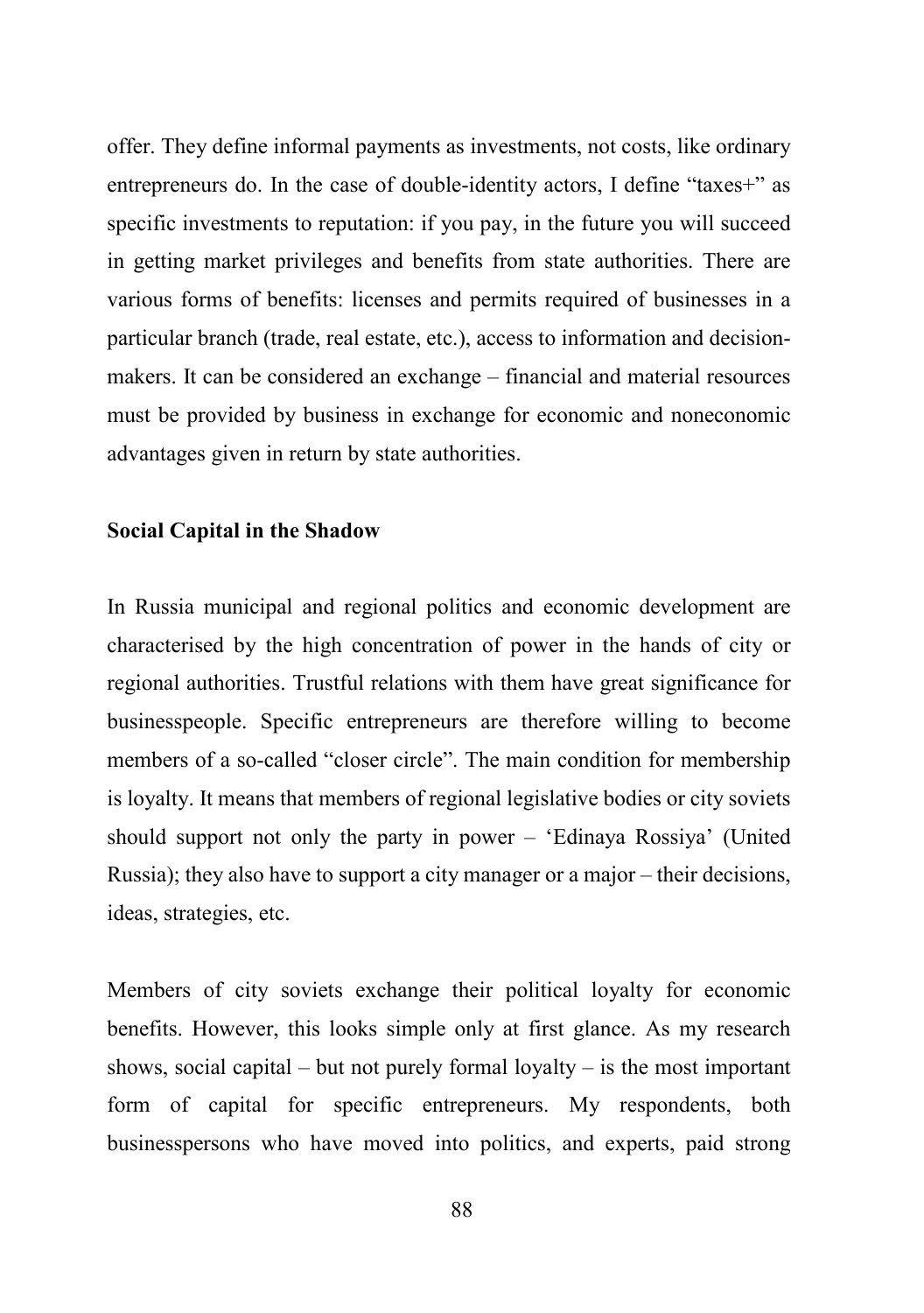attention to personal ties and close relations, mentioning them as an important condition for economic success. Business actors quite often do not have a strong obligation to "pay off" received benefits. In other words, the exchange is not rarely based on pure personal relations, not on material interests, as used to be emphasised in the literature on Russian corruption.<sup>[46](#page-26-0)</sup>

However, relations between local authorities and entrepreneurs are mostly informal and kept in the shadows. That is the nature of local relations, where informal deals and communications are more effective in the decision-making process than official agreements. The latter requires more time, effort and other costs. Informal state-business groups on the municipal level include different representatives of local politics, regional patrons, small (or mid-size) business, and various state agents. In contemporary Russia, politicians and bureaucrats are included in business activities as owners or managers. Reasonably, it is not easy to separate politics from business, because they create a set of symbiotic structures. For example, many city authorities in Russia own a few firms and businesses.

The common origin of city authorities and owners of double identity simplifies their professional communication, the creation of trust and networks. Their similar business origins provide certainty, common values and norms. However, for my research another side of the narrative was more important. These informal groups are characterised by the replacement of market relations with quasi-market practices, where enforcement and violence are more effective and widespread than pure market practices. Informal state-business groups on the municipal level are based on social

<span id="page-26-0"></span><sup>46</sup> Susan Rose-Ackerman, *Corruption and Government.*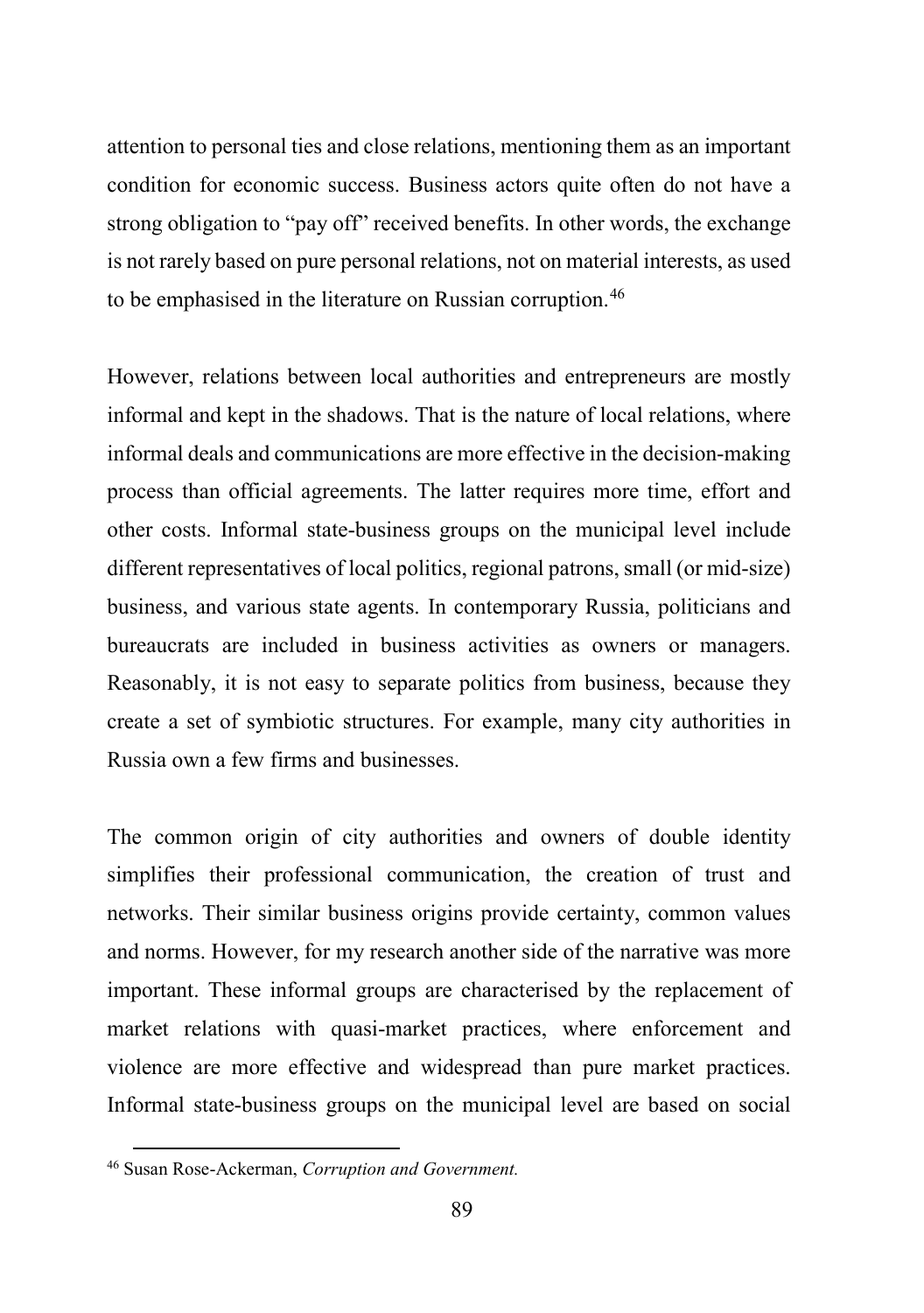connections, in-group solidarity and contract relations – all components esteemed positively by social capital theorists.

There is one other empirical point that seems to contradict the idea about the widespread informality in Russian regional-local relations. My research shows that politically affiliated entrepreneurs are not interested in the implementation of trust networks and special relations with state officials without compelling reasons. This is because administrative support requires a payoff which ultimately causes the dependency of an entrepreneur. It sounds trivial, but reciprocal relations with state agents and local authorities are not always profitable for the double identity owners, even if benefits are important and available. In some cases it is more profitable and safer to follow market strategies and not seek administrative resources. Personal agreements are not based on official contracts, which is why opportunism is highly probable and not preventable. There is one important exception – the threat to property rights. In such cases entrepreneurs do not hesitate to use their specific positions within political structures to prevent potential attacks.

*I am head of the organization, I visit all events and meetings, and they [*competitors*] are afraid of me. I am familiar with the city manager. It is impossible to grab away my business, because by the time I had made a name, I was not infamous businessman They were afraid that I could use some connections, networks, or some personal contacts somewhere (interview with a member of regional parliament, businessman, trade business).* 

Unexpectedly, my research shows that actors with double identity occupy a vulnerable position. It is easy for city managers or governors to force private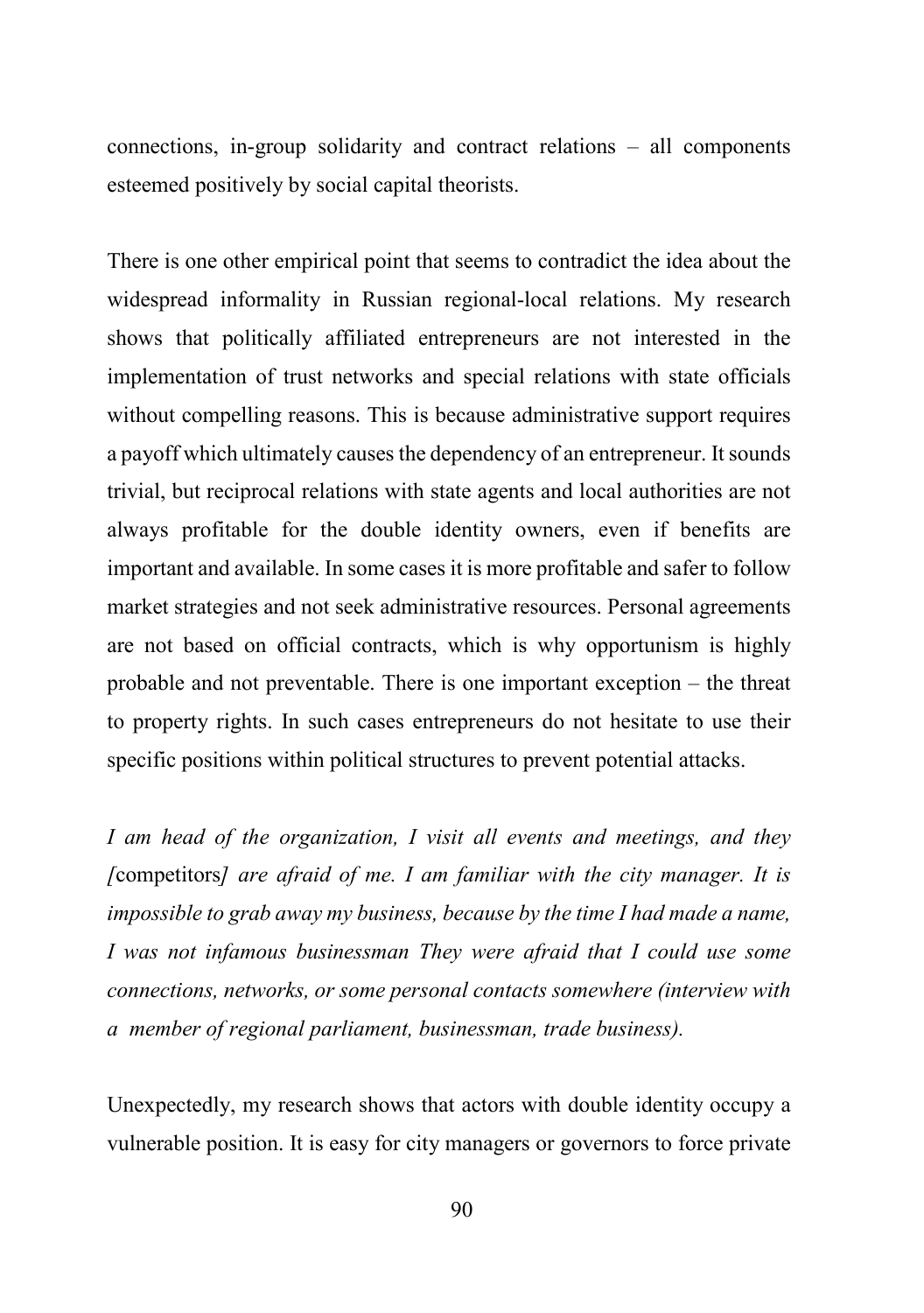owners to vote for any decision or to support their politics. One informant in Saint-Petersburg provided an example how this works: a member of a city soviet decided not to vote for a bill because it contradicted his personal position and political values. He was going to leave the city for couple of days by road, when he was stopped by police and forced to go back to take part in a vote on the bill.

#### **Conclusions**

This study shows that informality and trust networks within the political sphere play an important role in entrepreneurial success of even small and mid-size business. State-business connections on the local level are more personalised and based mainly on mutual trust than on corrupt dependence, as in elite networks. I found that entrepreneurs who occupy positions in regional parliaments and city soviets, could be defined as *privileged market actors.* They have access to advantages and opportunities crucial to business security in contrast to so-called ordinary entrepreneurs.

On the one hand, privileged entrepreneurs, as others, do not trust the state and its institutions. On the other hand, they create and support social ties and informal relations to state representatives in order to protect their businesses from the threatening activities of fiscal and other state control bodies. As the research prove, specific entrepreneurs convert politically connected informality into economic benefits. The paradox of the described practices is that in order to protect and develop their firms businesspersons need to become a part of the state. The rules governing informality and social capital exploitation within political sphere become more visible when we compare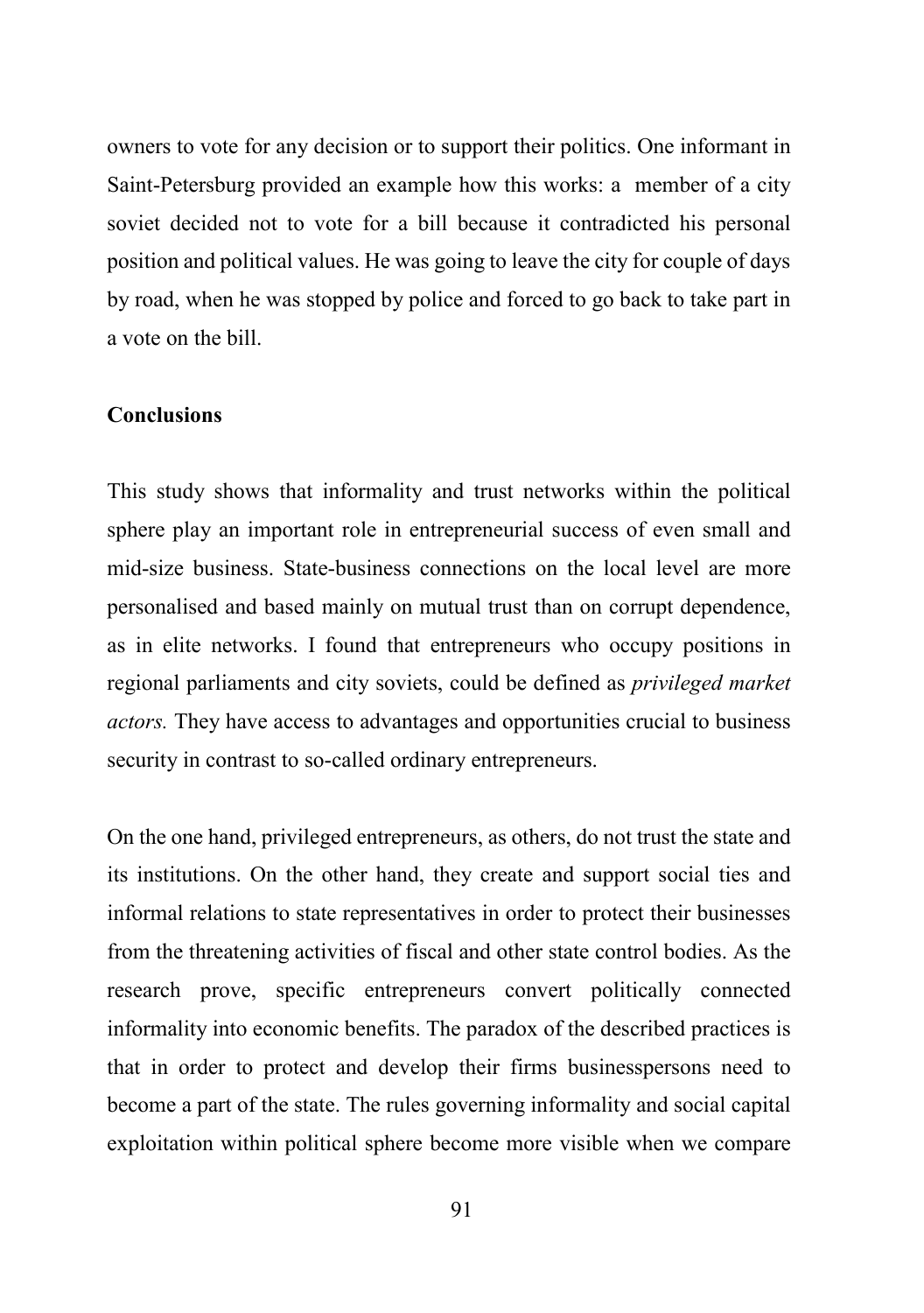the practices and norms of politically affiliated entrepreneurs in contrast of ordinary market actors.

The research on politically connected entrepreneurs in Russian cities concerns the more fundamental question of what constitutes the logic of interaction between the state and markets, and between private actors and state agents in the post-Soviet space. Another important finding concerns personal skills and behaviour within the political space. Opportunities caused by political status are not enough for business success, which requires the ability to use them in an appropriate way, and depends on personal characteristics and human capital (knowledge, professional and communication skills, and personal influence). Moreover, different economic and political players, with various amounts of political, economic, social and other sorts of capital, compete with each other for access to privileges.

The idea of the crucial meaning of informality, patronage and personal connections to political figures is not new in transition economies, including the post-Soviet states. A broader question is how the movement from business to politics mirrors the nature of markets and entrepreneurship in developing market economies. Investigating specific entrepreneurs improves our knowledge not only of post-Soviet development, but of the diversity of entrepreneurial practices.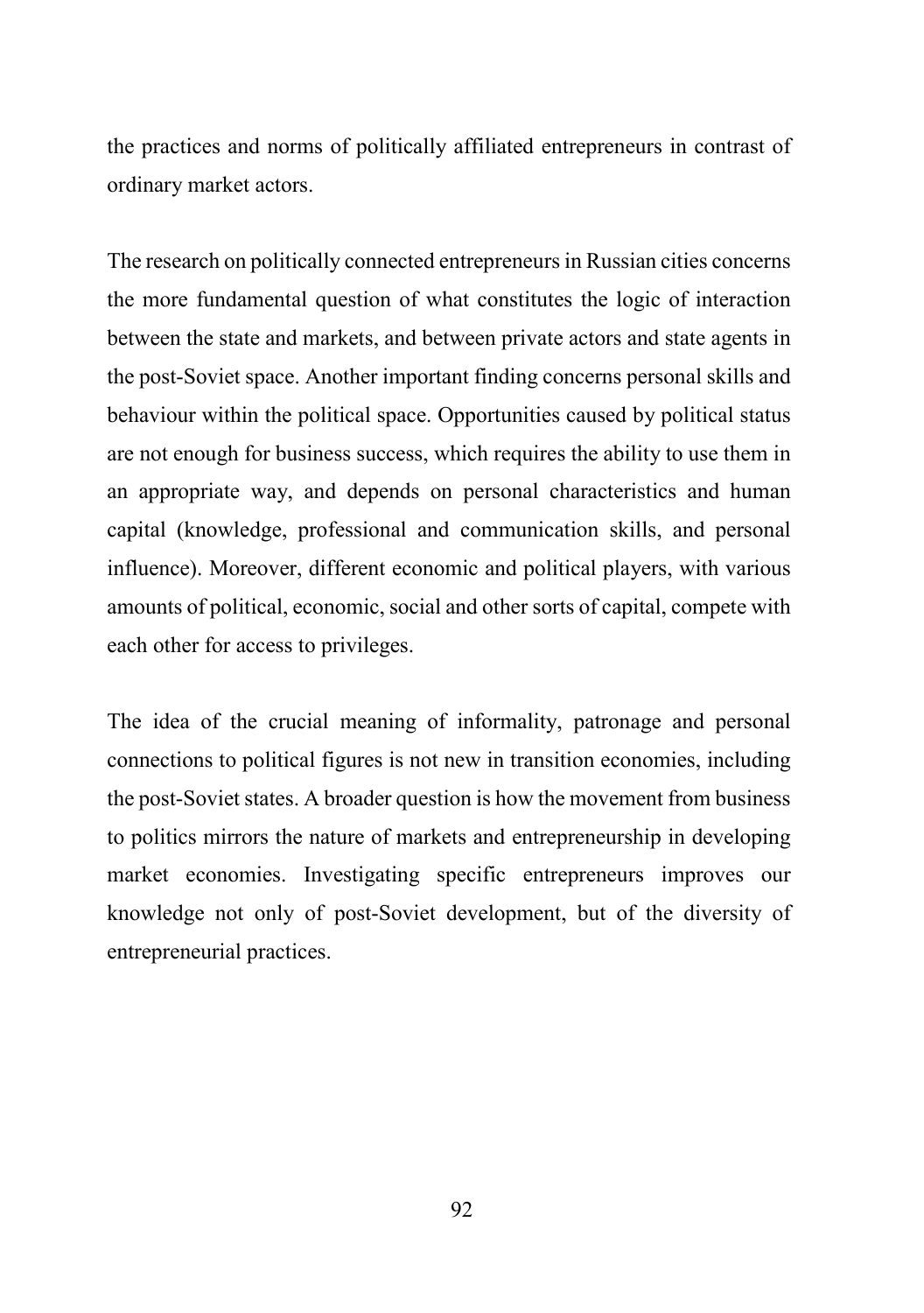### **References**

Abrashkin, Vladimir. "Komi Republic: Preventing the Paradox of Plenty through Effective Natural Resource Management." Thesis, State University of New York, Empire State College, 2015.

Alchian, Armen, and Harold Demsetz. "The Property Right Paradigm." *The Journal of Economic History* 33, no 1 (March 1973): 16-27.

Alexander, James. "Komi and the Centre: Developing Federalism in an Era of Socioeconomic Crisis." In *Unity or Separation. Centre-Periphery Relations in the Former Soviet Union,* edited by Daniel Kepton and Terry Clark, 47-71. Westport&Connecticut&London: PRAEGER, 2002.

Coleman, James S. "Social Capital in the Creation of Human-Capital." *American Journal of Sociology* 94 (1988): 95-120.

Eggertsson, Thrainn. *"Economic Behavior and Institutions."* Cambridge: Cambridge University Press, 1990.

Gel'man, Vladimir. "In Search of Local Autonomy: the Politics of Big Cities in Russia's Transition." *International Journal of Urban and Regional Research* 27, no. 1 (March 2003): 48-61.

Giddens, Anthony. *The Consequences of Modernity.* Stanford: Stanford University Press, 1990.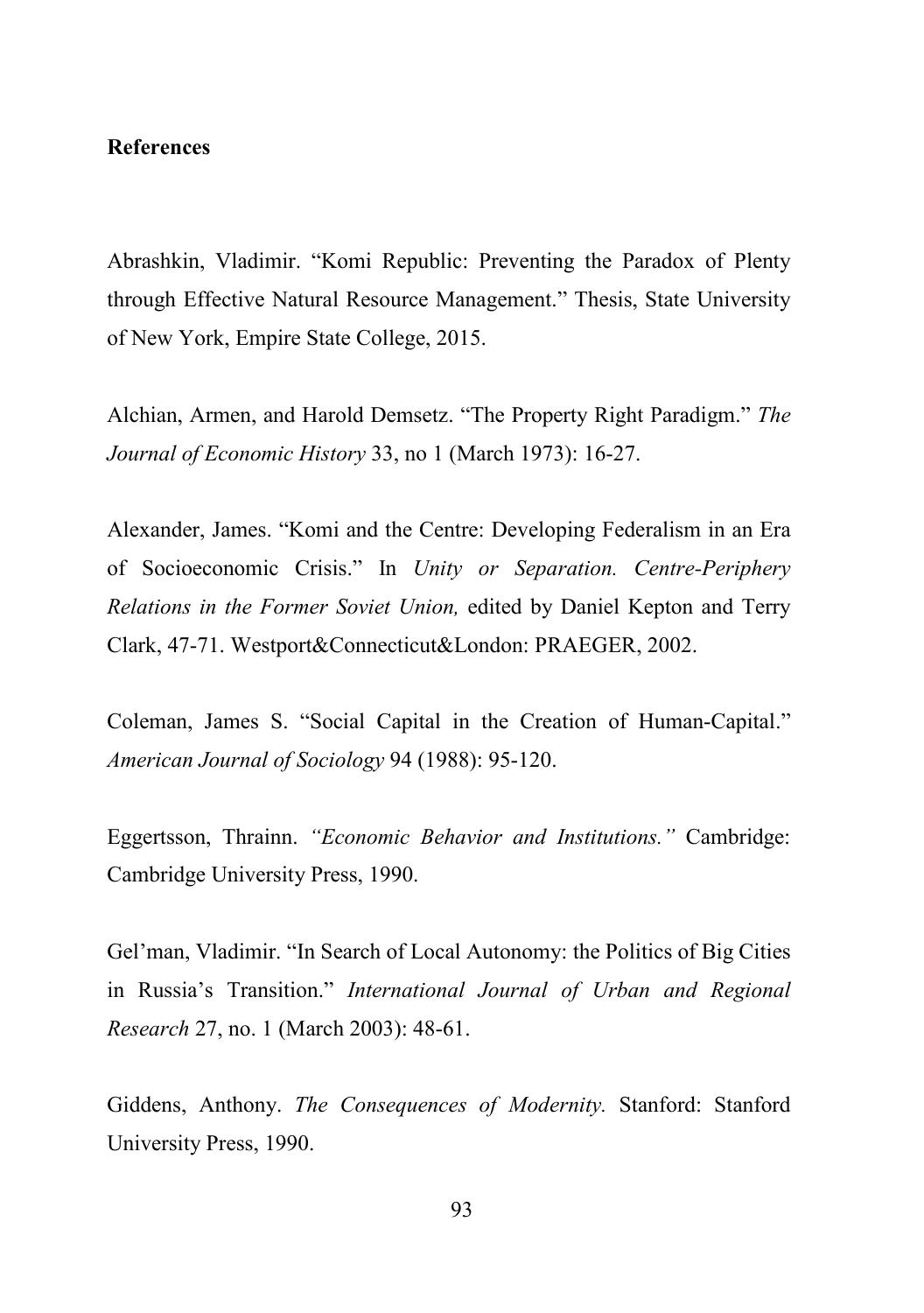Green, Oxana. *Entrepreneurship in Russia: Western Ideas in Russian Translation*. Gothenburg: University of Gothenburg, 2009.

Granovetter, Max. "The Strength of Weak Ties." *American Journal of Sociology* 78, no. 6 (May 1970): 1360-380.

Hellman, Joel S., Geraint Jones, and Daniel Kaufmann. "Seize the State, Seize the Day: State Capture and Influence in Transition Economies." *Journal of Comparative Economics* 31, no. 4 (December 2003): 751-73.

Hendley, Kathryn, Peter Murrell, and Randi Ryterman. "Law, Relationships and Private Enforcement: Transactional Strategies of Russian Enterprises." *Europe-Asia Studies* 52, no. 4 (June 2000): 627-56.

Hendley, Kathryn. "Assessing the Rule of Law in Russia." In *Development in Russian Politics 8,* edited by Stephen White, Richard Sakwa, and Henry Hale E., 145-156. New York**:** Palgrave Macmillan, 2014.

Lankina, Tomila. "Local Government". In *Routledge Handbook of Russian Politics and Society*, edited by Graeme Gill and James Young, 164-174. London&New York: Routledge, 2012.

Ledeneva, Alena. How Russia Really Works. *The Informal Practices That Shaped Post-Soviet Politics and Business.* New York: Cornell University Press, 2006.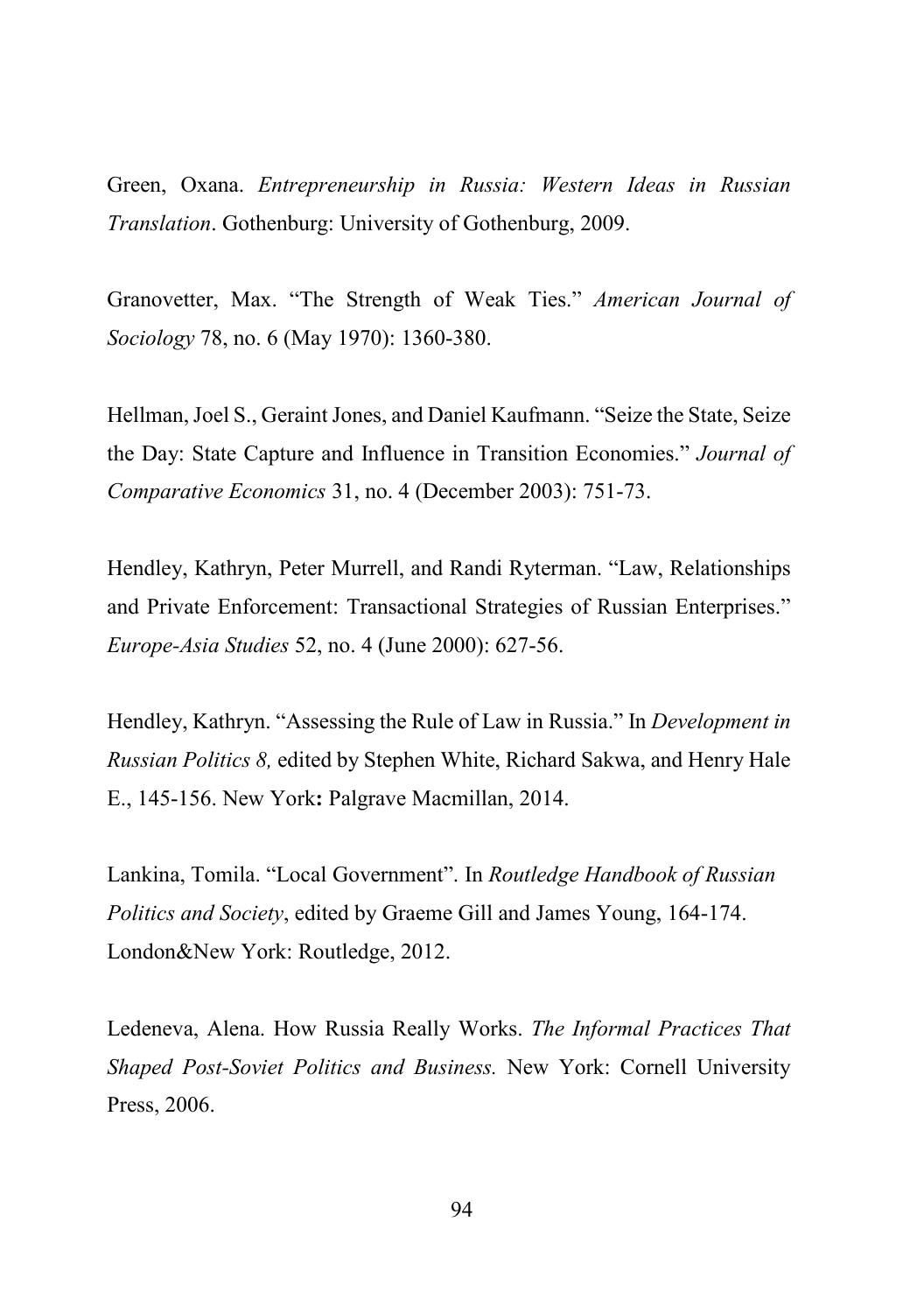Markus, Stanislav. *Property, Predation and Protection: Piranha Capitalism in Russia and Ukraine.* Cambridge: Cambridge University Press, 2015.

Miller, William, Äse B. Grodeland, and Tatyana Y. Koshechkina. A Culture of Corruption? Coping with Government in Post-communist Europe. Budapest: CEU Press, 2001.

North, Douglass C., John J. Wallis, and Barry R. Weingast. *Violence and Social Orders: A Conceptual Framework for Interpreting Recorded Human History.* Cambridge: Cambridge University Press, 2009.

North, Douglass C. "Institutions and Credible Commitment." *Journal of Institutional and Theoretical Economics (JITE)* 149, no. 1 (March 1993): 11- 23.

Oleinik, Anton. *Market as a Weapon. The Socio-Economic Machinery of Dominance in Russia.* London&New York: Routledge, 2011.

Paneyakh, Ella. The Rules of the Game for Russian Entrepreneurs [Pravila igri dl'a russkogo predprinimatel'a]. Moscow: Kolibri, 2008.

Papakostas, Apostolis. *Civilizing the Public Sphere: Distrust, Trust and Corruption.* New York: Palgrave Macmillan, 2012.

Popova, Zora. "The Social Capital as a Security Factor." *Journal of Regional Security* 7, no. 1 (2012): 1-15.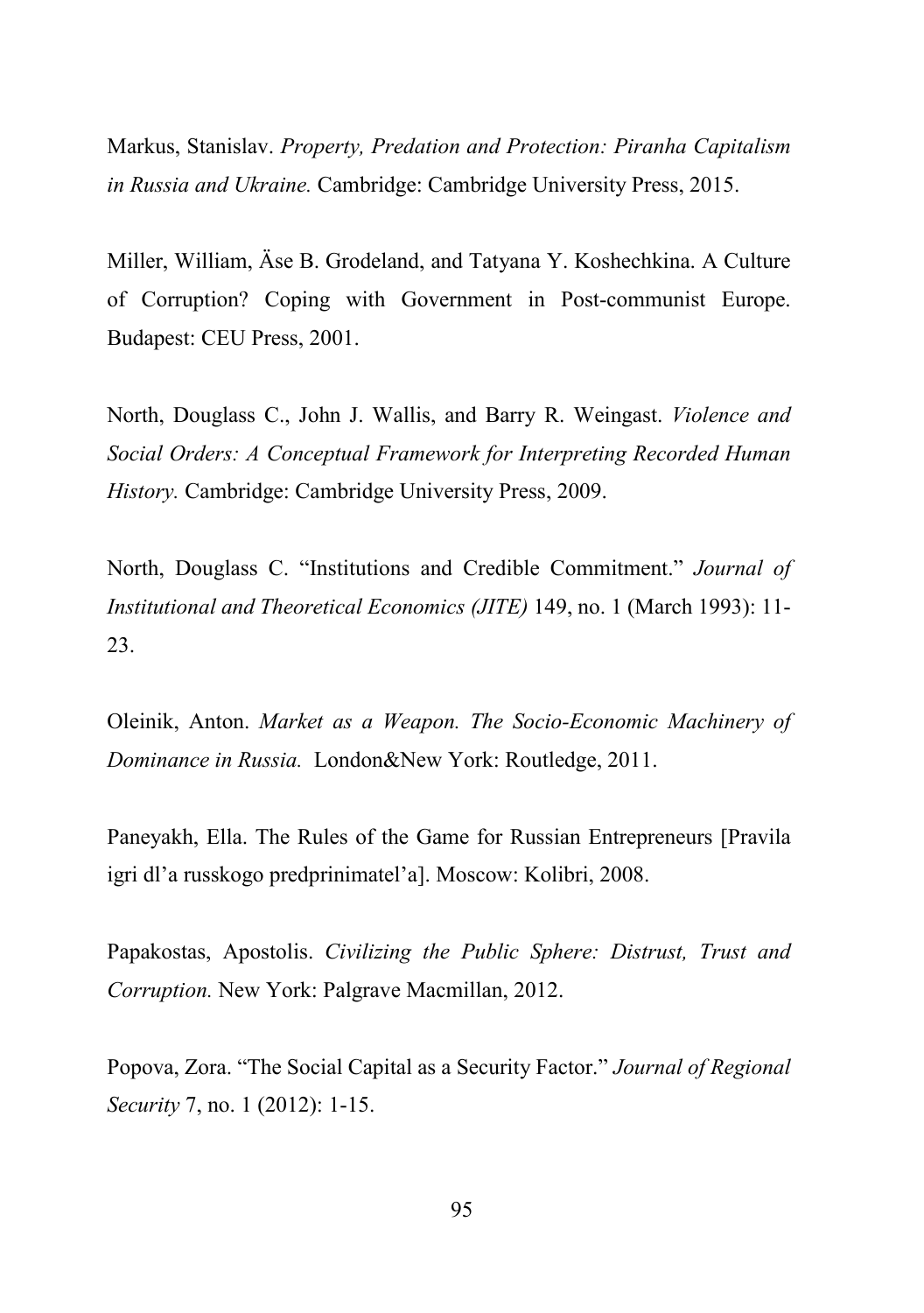Portes, Alejandro. "Social Capital: Its Origins and Applications in Modern Sociology." *Annual Review of Sociology* 24 (1998): 1-24.

Putnam, Robert. *Bowling Alone: The Collapse and Revival of American Community.* New York: Simon&Schuster, 2000.

Rose-Ackerman, Susan. *Corruption and Government: Causes, Consequences and Reform.* New York: Cambridge University Press, 1999.

Sakaeva, Maria. "Businessmen in Legislative Regional Bodies: Status as Protection and Preference" [Bisnesmeni v regional'nih parlamentah: status kak zachita I preferencia]. *Sociological Studies* 4 (2016): 142-146.

Sakaeva, Maria. "Parliament as a "Window of Opportunities": the Research of how Entrepreneurs with Deputy Status Achieve their Economic Interests" [Parlament kak okno vozmoznostey: issledovanie povedenia predprinimateley s deputatskim mandatom]. *Economic Sociology* 13, no. 3 (2012): 96-122.

Slider, Darrell. "Governors versus Mayors: The Regional Dimension of Russian Local Government". In *Local Government in Russia,* edited by Alfred B. Evans Jr, and Vladimir Gel'man, 145-167. Oxford: Rowman&Littlefield Publishers, 2004.

Tansey, Oisin. "Process Tracing and Elite Interviewing: a Case of Non-Probability Sampling". *PS: Political Science and Politics* 40 (October 2007): 765-72.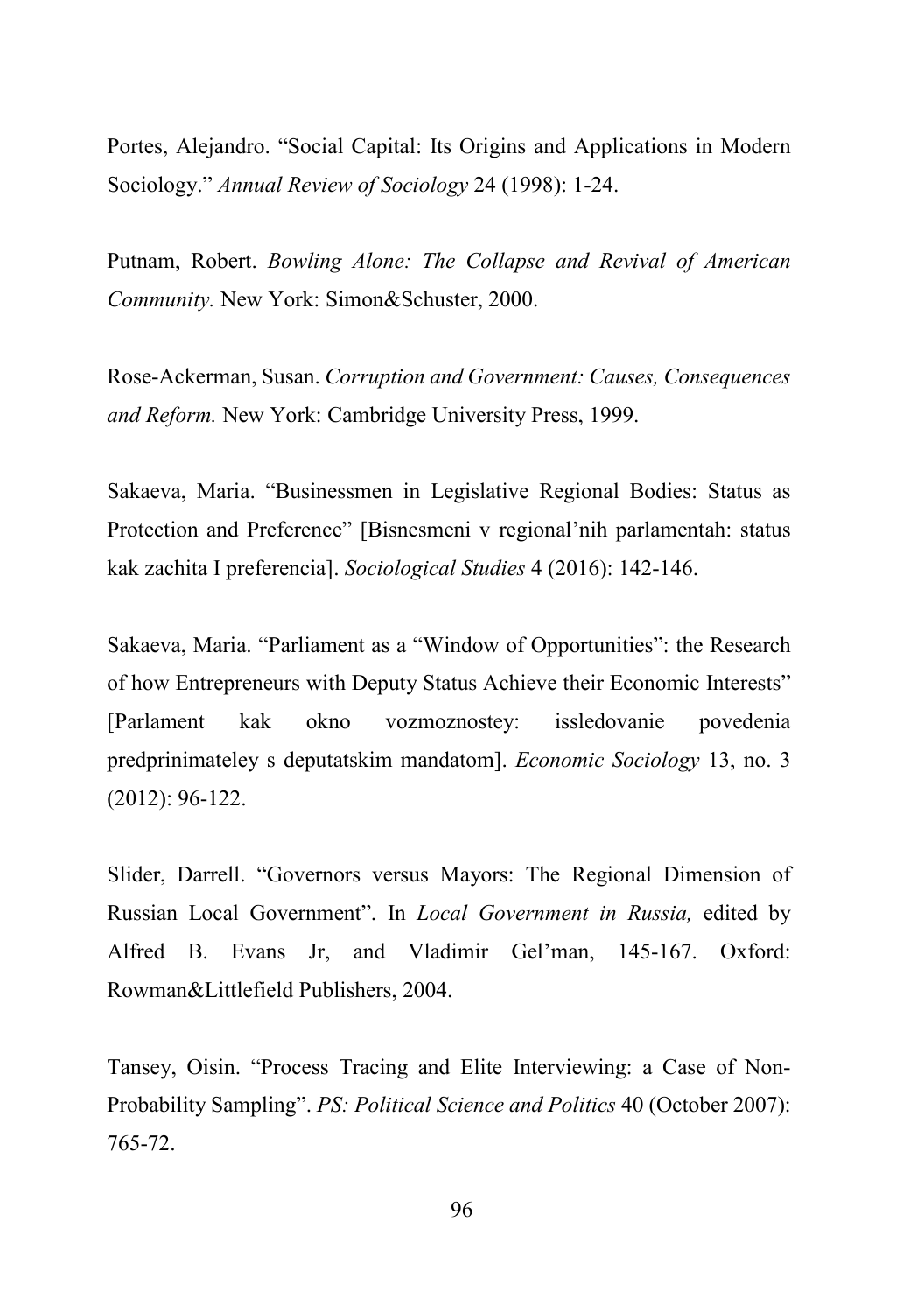Volkov, Vadim. *Violent Entrepreneurship. The Use of Force in the Making of Russian Capitalism.* New York: Cornell University Press, 2002.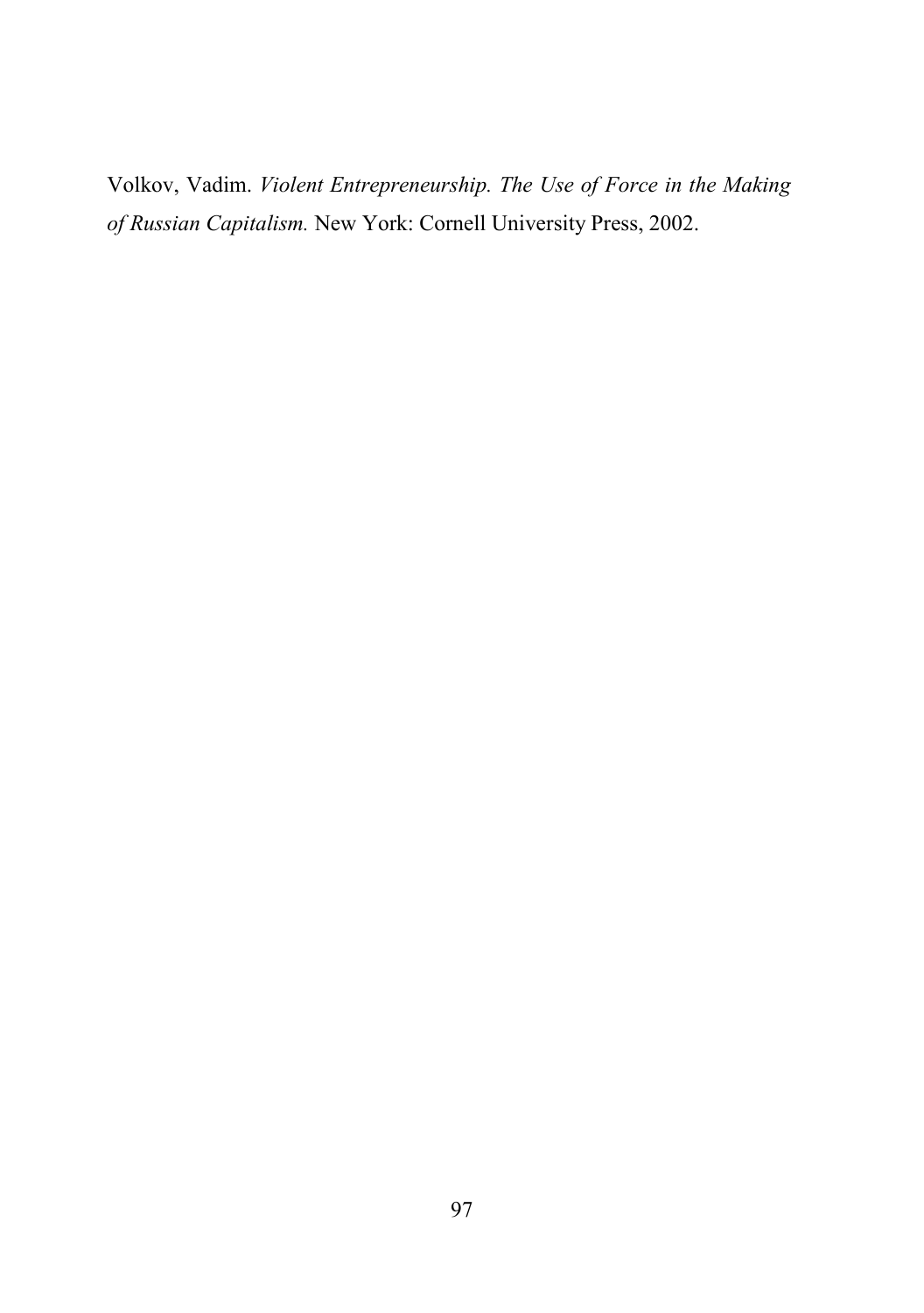# **Appendix 1.**

Map of the Barents Region



Source: Arctic Centre. University of Lapland.

<http://www.arcticcentre.org/EN/communications/arcticregion/Maps>